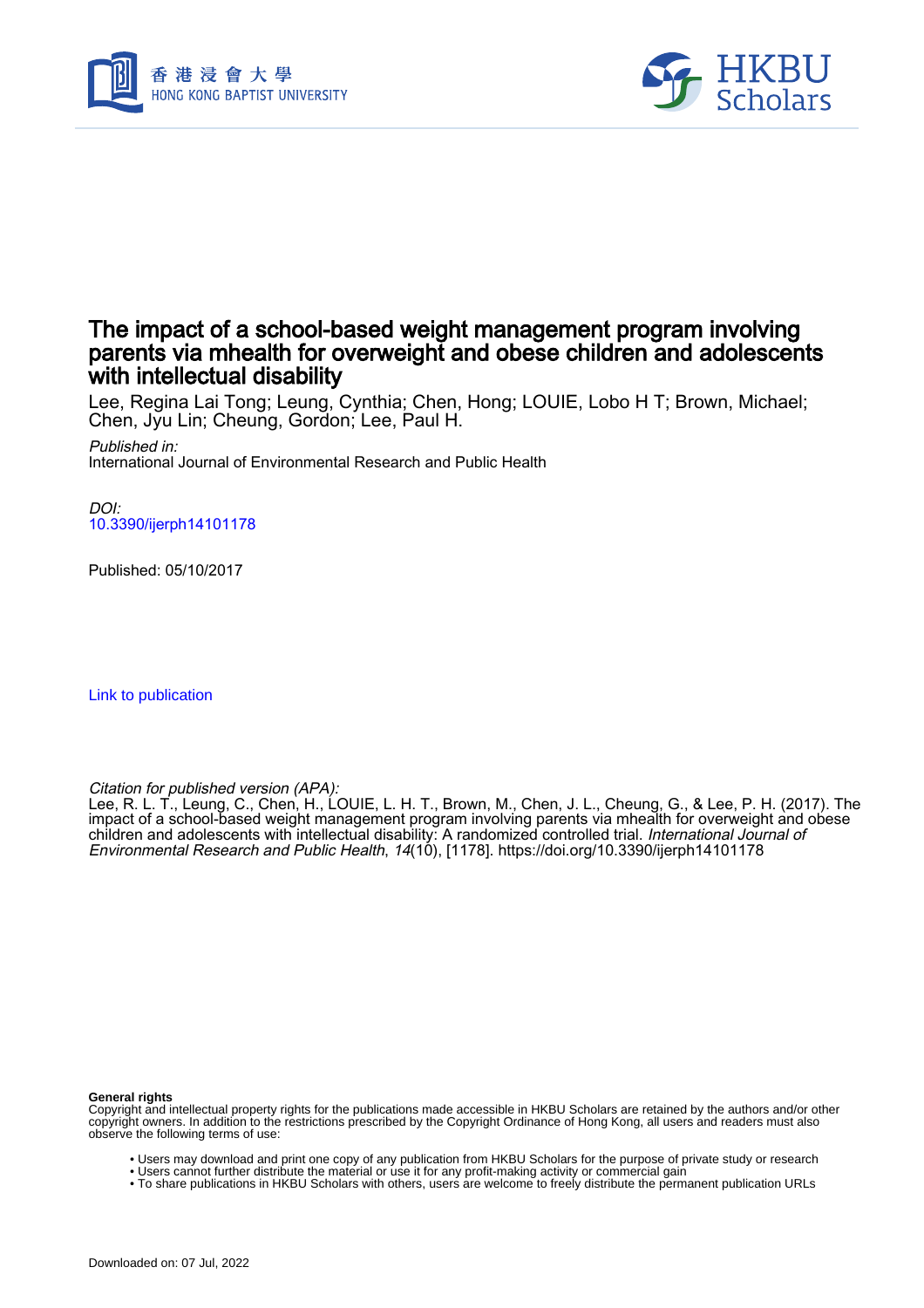## Authors

Regina Lai-Tong Lee, Cynthia Leung, Hong Chen, Lobo H. T. Louie, Michael Brown, Jyu-Lin Chen, Gordon Cheung, and Paul H. Lee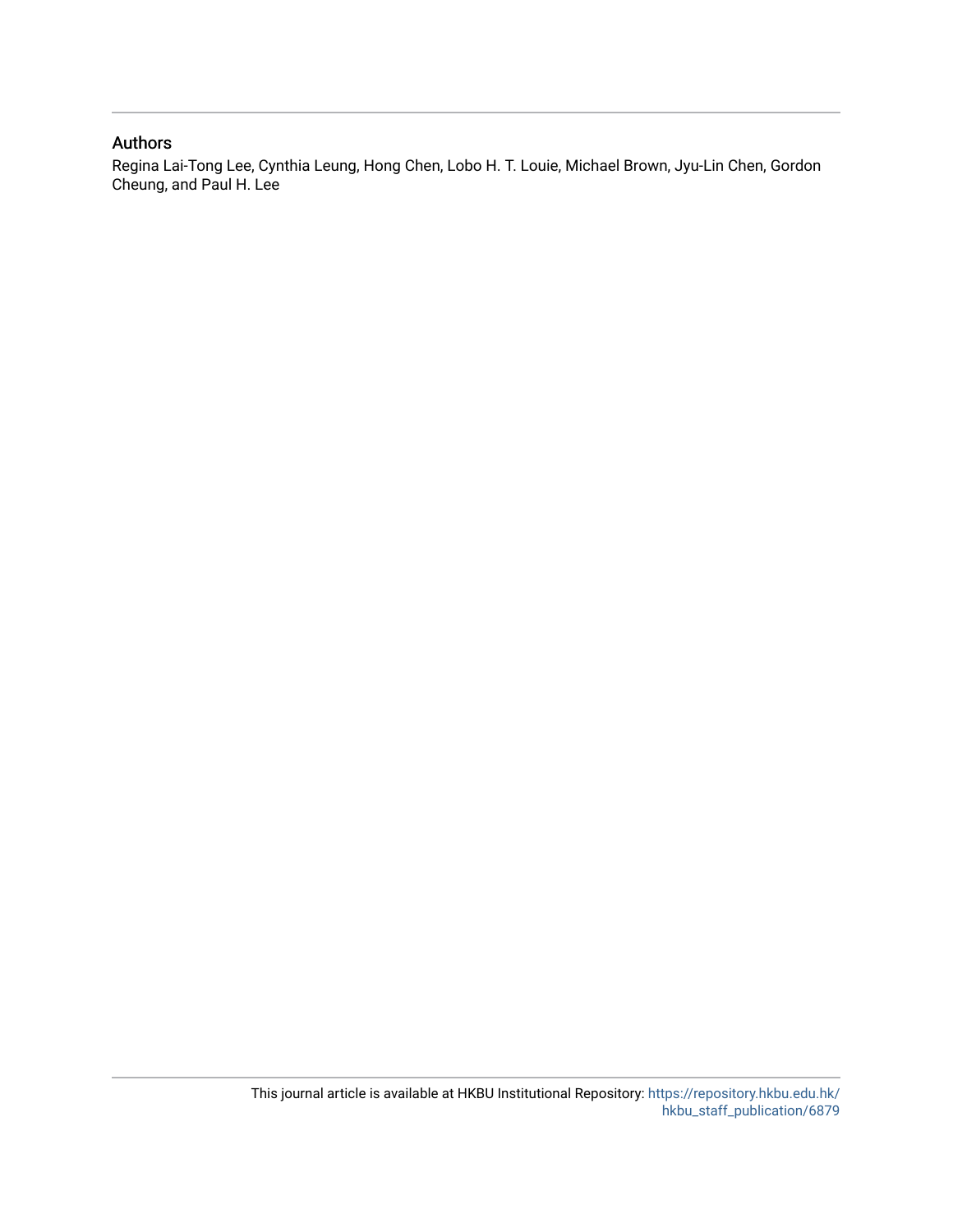

International Journal of *[Environmental Research](http://www.mdpi.com/journal/ijerph) and Public Health*

*Article*



# **The Impact of a School-Based Weight Management Program Involving Parents via mHealth for Overweight and Obese Children and Adolescents with Intellectual Disability: A Randomized Controlled Trial**

# **Regina Lai-Tong Lee 1,\* [ID](https://orcid.org/0000-0003-1884-8360) , Cynthia Leung <sup>2</sup> , Hong Chen <sup>3</sup> , Lobo H. T. Louie <sup>4</sup> [ID](https://orcid.org/0000-0001-7981-598X) , Michael Brown <sup>5</sup> , Jyu-Lin Chen <sup>6</sup> , Gordon Cheung <sup>7</sup> and Paul H. Lee <sup>8</sup>**

- <sup>1</sup> World Health Organization Collaborating Center for Community Health Services, School of Nursing, The Hong Kong Polytechnic University, Hong Kong, China
- <sup>2</sup> Department of Applied & Social Sciences, The Hong Kong Polytechnic University, Hong Kong, China; leung.cynthia@polyu.edu.hk
- 3 Infection Control Branch, Centre for Health Protection, Hong Kong, China; hong.chenhi@gmail.com
- <sup>4</sup> Department of Physical Education, Hong Kong Baptist University, Hong Kong, China; s62591@hkbu.edu.hk
- <sup>5</sup> School of Nursing and Midwifery, Queen's University, Belfast B79 7BL, Northern Ireland, UK; m.j.brown@qub.ac.uk
- <sup>6</sup> Faculty of Nursing, University of California San Francisco, San Francisco, CA 94143, USA; Jyu-Lin.Chen@ucsf.edu
- <sup>7</sup> Hong Kong Dietitians Association, Hong Kong, China; gclcheung@gmail.com
- <sup>8</sup> School of Nursing, The Hong Kong Polytechnic University, Hong Kong, China; paul.h.lee@polyu.edu.hk
- **\*** Correspondence: regina.lee@polyu.edu.hk; regina.lee.lt@gmail.com; Tel.: +852-2766-6388

Received: 26 June 2017; Accepted: 18 September 2017; Published: 5 October 2017

**Abstract:** There is a scarcity of resources and studies that utilize targeted weight management interventions to engage parents via mHealth tools targeting obese children and adolescents with mild intellectual disabilities (MIDs) extended from school to a home setting. To test the feasibility and acceptability of a school-based weight program (SBWMP) involving parents via mHealth tools designed to reduce weight, enhance knowledge and adopt healthy lifestyles, and thereby achieve better psychosocial well-being among children and adolescents with MIDs. Four special schools were randomly assigned as intervention or control schools. Students from the intervention group ( $n = 63$ ) were compared to those in the control group  $(n = 52)$ , which comprised those with usual school planned activities and no parental involvement. Demographics were considered as covariates in a general linear model, an ordinal regression model and a binary logistic regression model analyzing the relationships between the SBWMP and the outcome variables at baseline (T0) and six months later (T1). Body weight, body mass index, and triceps and subscapular skinfold thickness were lower in the intervention group compared to the control group, although the differences were not statistically significant. There was a positive and direct impact of the SBWMP on students' health knowledge and psychological impacts in the intervention group. The SBWMP extended to the home involving parents via mHealth tools is a feasible and acceptable program for this group with MIDs and their parents.

**Keywords:** overweight and obese schoolchildren with mild intellectual disabilities; school-based weight management program; engaging parents via mHealth tools; home setting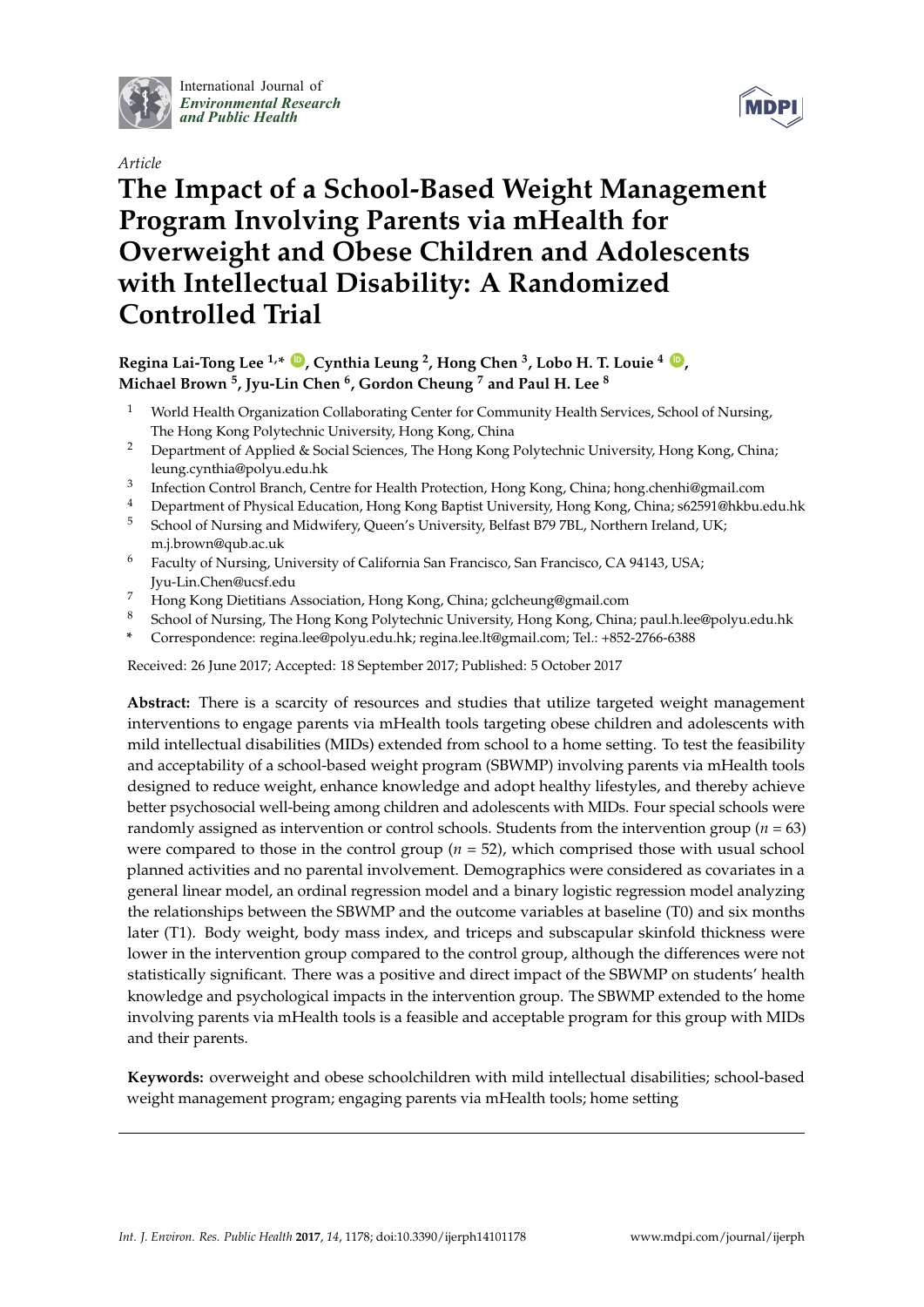## **1. Introduction**

There is a high prevalence of obesity among children with disabilities and special needs, which is increasingly recognized as an international phenomenon and one that requires active intervention to address. The Centers for Disease Control and Prevention (CDC) reported that children with disabilities were 38% more likely to be obese than other children [1]. The overall prevalence levels of children and adolescents with intellectual disabilities (IDs) have been found to range from 11% to 24.5% for overweight and from 7% to 36% for obesity [2]. Obesity is a significant health concern for children with disabilities, and many children with disabilities grow into obese adults with all the associated chronic health problems, such as diabetes, hypertension and cardiovascular disease [3–5].

Based on the principles of the Health Belief Model [6], children with IDs have difficulty recognizing and reporting early signs and symptoms of their own health problems, which may lead to delays in treatment [7,8]. It has been reported that people with IDs show poor participation in health care, which may lead to increased morbidity and mortality rates in this vulnerable group in society at large [9,10].

Research has shown that people with IDs have less access to healthcare services due to the poorly equipped health workforce [11–13], and because poor health literacy among people with IDs leaves family members' incompetent to provide relevant health information and support changing behaviors [14,15]. Thus, obesity adds an additional layer of difficulty for both them and their parents. This has significant implications for their health and well-being as they age, which is why early intervention to reduce further complications associated with obesity is very important in healthcare planning. The CDC has estimated that the healthcare costs of obesity related to disabilities reach \$44 billion each year [1].

Little research has been conducted to examine the effectiveness of strategies involving parents in the weight management of children and adolescents with IDs. Parents play an important role in enhancing the adoption of healthy lifestyle behaviors and regular physical activity by children and adolescents with IDs. They are the key persons in preparing and supporting the adoption of these healthy lifestyle behaviors. They act as role models who reinforce and monitor their children's health behaviors in the home setting. There are, as a result, significant health- and social-related issues for the individual, their family and care services. Interventions involving parents' commitment and technology to promote physical activity, improve dietary habits and reduce sedentary behaviors have been recommended for overweight and obese children with IDs in weight reduction [16,17].

## *1.1. Background*

There is a scarcity of resources and studies utilizing interventions that target weight loss in overweight and obese children and adolescents with IDs and involve parents via mHealth tools. Intervening in the younger ages and using parental support for weight loss aimed at reducing the potential risk of health conditions has been recognized as an essential step in the public health agenda in order to fight the obesity epidemic [18,19]. The cognitive impairment of children with intellectual disabilities results in poor self-regulation, planning, execution and monitoring of their lifestyle behaviors, with the consequences of increased prevalence of chronic illnesses among this vulnerable group since they are often dependent on others [17,20]. Interventions for obese children and adolescents with IDs commonly experience high drop-out rates and poor outcome measures due to a failure to take social contextual factors into account in the home environment [21,22]. Parents are the key caregivers in the sense that they do the grocery shopping, meal planning and preparation, and play important roles in reinforcing the regular physical activity levels of their children and monitoring the adoption of healthy lifestyle behaviors in their daily lives [23].

The combination of modeling, practice, coaching and positive reinforcement is an established best practice to teach social behaviors to children [6]. The six-month school-based weight management program (SBWMP) via mHealth tools provided parents with a number of activities and lessons. These contents focus on extending and sustaining students' healthy lifestyle behaviors from school to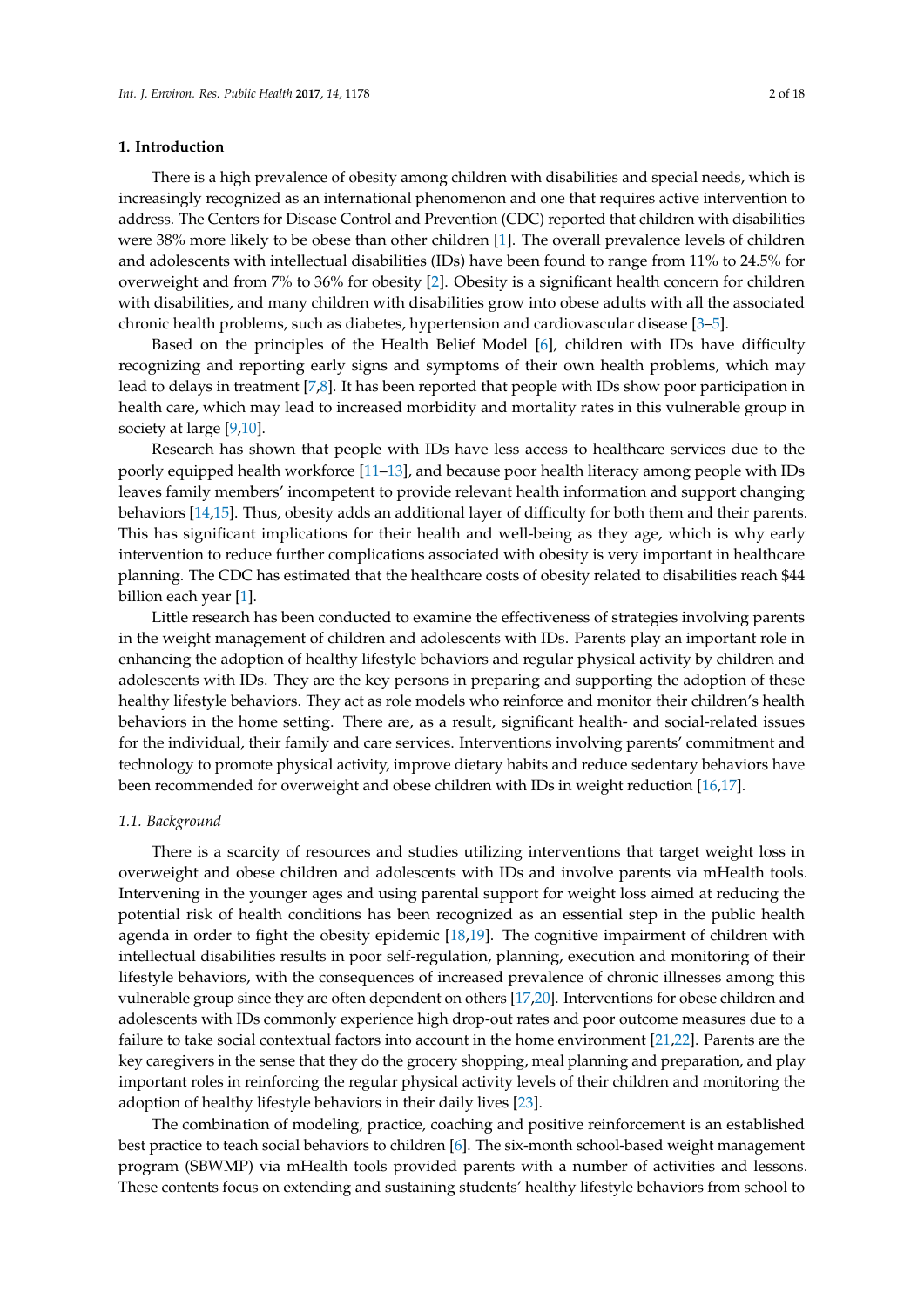the home setting. Studies have demonstrated that it is important to integrate parental involvement into school-based, structured weight reduction programs for children with intellectual disabilities [22,24], as well as integrating effective strategies such as advanced technology [25]. However, there are currently no protocols or recommendations to guide effective strategies in planning weight management programs engaging the parents of children and adolescents with IDs [26,27]. There is also limited research investigating the impact of an SBWMP for overweight and obese children with IDs that involves parents and is extended to the home setting using advanced technology mHealth. As such, the main purpose of this SBWMP was to help children and adolescents with IDs to build their executive skills and manage their difficulties with the involvement and reinforcement of their parents to adopt healthy lifestyle behaviors in home settings.

## *1.2. Using Bandura's Approach to Implement a School-Based Weight Management Program via mHealth Interactive Intervention*

There is clear evidence of the collective group efficacy of interventions to establish health-enhancing behaviors at the individual level in reducing health-risk behaviors such as obesity and the wider associated health complications [28]. However, these behavior changes are frequently difficult to maintain, especially for children with intellectual disabilities, which poses an important challenge in the planning of a weight loss program in this population. The limited maintenance of behavioral change seen in initial intervention efforts may be due to the failure to take account of how social contextual factors such as parental involvement and support may influence the relationships between self-efficacy and behavior through interaction and observational learning (modeling) at the group level [29].

Although most professionals who work with children who have developmental disabilities do not have much expertise in nutrition and weight management, it is imperative to recognize the importance of weight issues for the quality of life of these individuals, and to work with them in maintaining a healthy lifestyle at the early stage of their life span. Thus, the aim of this study is to implement and evaluate an SBWMP integrated with Bandura's Social Learning Theory as children learn to behave through both constructs of instruction (i.e., how parents, teachers, and other authorities and role models tell them to behave) as well as observation (i.e., how they see adults and peers behaving) for overweight and obese students with MIDs in a special school [30].

Social contextual factors are a group's shared belief in its conjoint capabilities to organize and execute the course of action required. There is growing consensus that the child's living environment (family, school, community and society) should be considered when developing effective childhood obesity prevention and treatment initiatives [24]. Families play a critical role in the development and maintenance of eating and activity behaviors in youth, and have considerable influence over what, when, where and how children eat [31], yet most child weight control programs are not family-based. In a scientific statement from the American Heart Association and the American Stroke Association, significant others, such as school nurses, teachers, parents and adult caregivers are identified as "agents of change" in treating obese children [32]. The severity of a child's obesity and weight-related health problems, household composition, family finances, motivation, and other social factors may play a more important role than individual cognitive processes, especially for those with cognitive impairment.

In the intervention group, the six-month School-Based Weight Management Program (SBWMP) was extended to the home via mHealth tools from the school setting by engaging the parents to act as role models in reinforcing and monitoring their children's health behaviors. Thus, the social environment included support and monitoring from the school nurses, peers, teachers and parents, who acted as "agents for change". They were responsible for attending program briefing sessions and facilitating the reinforcement of health behavior changes at the school and home levels. The interventions were reinforced by a behavioral theory on group-level collective efficacy [6]. Adopting this theory aimed to facilitate and support parental capacity to initiate and maintain healthy family eating habits and active behaviors conducive to changing energy balance.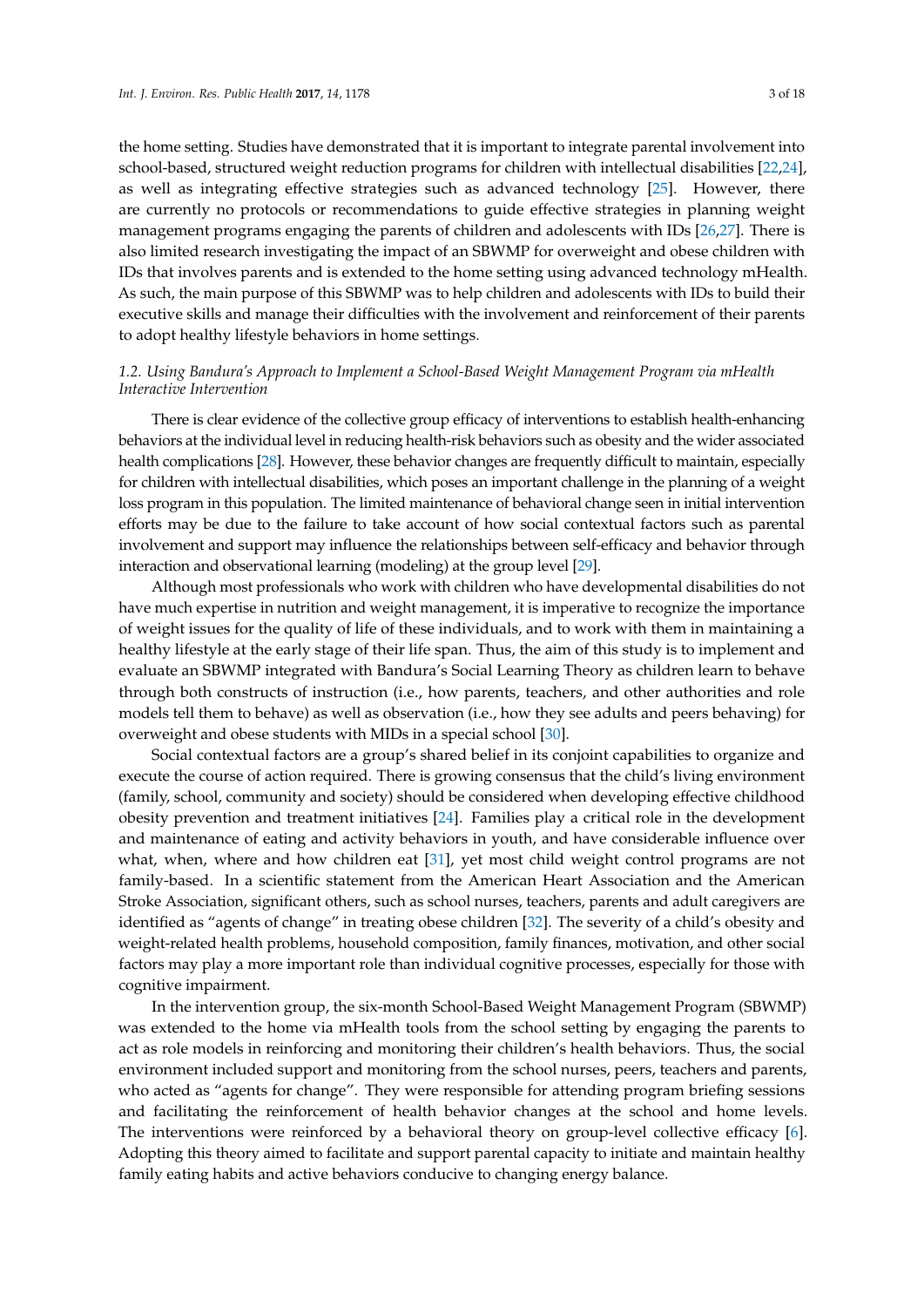## *1.3. Hypotheses*

It was hypothesized that students in the intervention group would experience reductions in body mass index (BMI), body fat percentage, and waist-hip ratio compared to the control group as primary outcome changes. Secondary outcome changes were improvements in quality of life, self-esteem, social relationship, perceived body shape and figure rating scale, self-efficacy in physical activity and nutrition.

## *1.4. Study Aim*

The present study was designed as a randomized controlled trial comparing intervention and control groups in pre- and post- intervention assessments of a six-month SBWMP extended from school to the home setting by involving parents via mHealth. Firstly, this study aimed to measure the differences in anthropometrics, including body weight, BMI, and triceps and subscapular skinfold thickness. Secondly, we aimed to investigate whether extending the SBWMP from school to home improved lifestyle health knowledge using the food pyramid test, the sports pyramid test and the snack choice test with the students' and their parents' preferred cooking methods. Thirdly, the study aimed to measure the students' and their parents' preferred cooking methods. Finally, we examined the students' self-efficacy in nutrition and peer interaction, and the psychosocial impacts of these factors on their relationships with peers, parents and school teachers as well as on their self-esteem, quality of life, perceived body shape and perceived body image.

## **2. Method**

## *2.1. Participants*

Schools were sampled by convenience sampling. Each chosen special school had more than five floors to enable students to take stairs routinely, and we implemented the interventions in the school playgrounds, school halls, classrooms and multi-purpose rooms.

### Inclusion and Exclusion Criteria

The inclusion criteria for the recruitment of students with mild intellectual disabilities (MIDs) for this study were: (1) students aged 8–16 with MIDs based on a standardized intelligence test (IQ score of 50–69), studying in grades 3 to 9 in special schools in Hong Kong [33]; (2) students whose weight status fell in the overweight (85th to <95th) or obese (≥95th) categories, and who were free from physical impairment and cardiovascular diseases based on their school medical records; and (3) students who were able to follow the instructions and understand the teaching materials as presented by school teachers and the school nurse. The exclusion criteria were: (1) students with moderate and severe intellectual disabilities based on a standardized intelligence test (IQ score of IQ  $\leq$  49), and (2) students with extreme difficulty comprehending, memorizing, and visualizing [33].

## *2.2. Instruments*

The anthropometrics and demographics of the students with MIDs were obtained upon recruitment for this study. Standard anthropometric measurements included body fat, waist-to-hip ratio, weight, height and Body Mass Index (BMI). BMI was determined by dividing body weight in kilograms by height in meters squared (kg/m<sup>2</sup>) according to gender- and age-specific growth charts produced by the CDC [1]. Students with a BMI equal to or greater than the 85th or 95th percentile were classified as overweight and obese, respectively [34]. Demographic data included age, gender, nationality, number of siblings, parental education level, and family income.

The study tools included quality of life, self-esteem and self-efficacy in peer interaction, the perceived body shape scale, the perceived body image model and figure rating scale, and the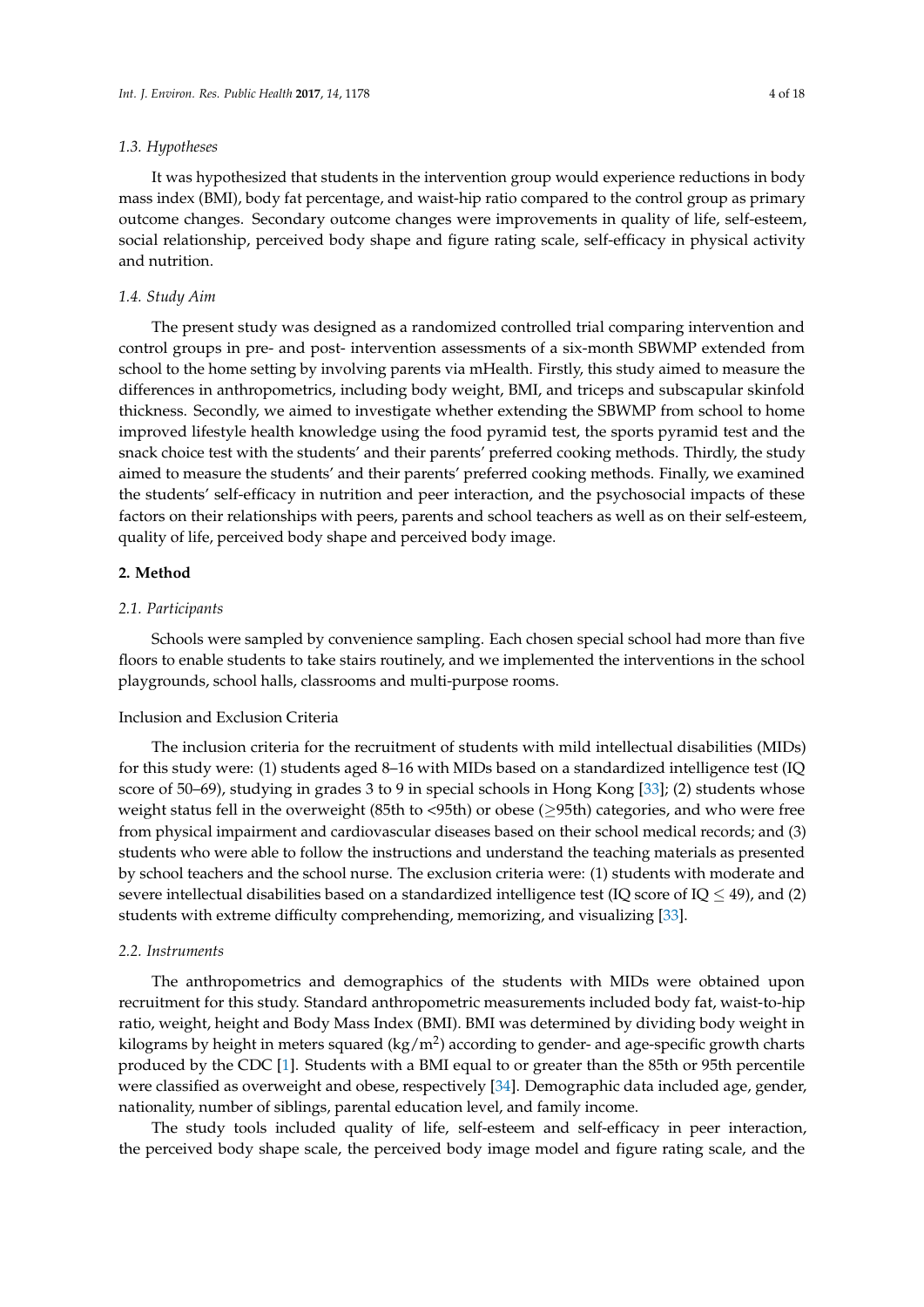nutrition self-efficacy scale. All the measurements achieved acceptable test–retest and reliability results, and internal consistency was adequate as discussed below.

The PedsQLTM 4.0 contains 23 items and each item is measured on a 5-point Likert scale [35]. For children aged 8–18 years and parent-proxy report formats, items are rated on a 5-point ordinal scale to indicate how much the child has problems with various areas of functioning, ranging from 0 (never) to 4 (almost always). Generic Core Scales include Physical, Emotional, Social, and School Functioning subscales, with alphas ranging from 0.70 to 0.89. They were specifically designed by the World Health Organization to inquire about the problems related to child health, activities, feelings, getting along with others, and school. The Chinese version of the Pediatric Quality of Life scale (PedsQLTM 4.0) is a measurement model for the pediatric quality of life inventory [36]. It was used in this study as it has achieved adequate internal consistency for its total scale score, and the Cronbach's alpha is 0.89 [36].

Rosenberg's Self-esteem Scale (SES) includes measures of self-reported self-esteem to assess an individual's feelings of self-worth when the individual compares himself or herself to other people [37]. The scale is used to achieve a one-dimensional measure of global self-esteem. It was designed to represent a continuum of self-worth, with statements that are endorsed by individuals with low self-esteem to statements that are endorsed only by persons with high self-esteem [38]. The Chinese version of the Self-Esteem Scale (C-SES) is widely used on the school-age Chinese population in Hong Kong [39]. The 10-item C-SES assesses an individual's internally generated self-esteem and feelings about himself/herself. The Cronbach's alpha of the C-SES is 0.78. Students are asked to indicate how strongly they agree or disagree with each statement measured on a 4-point Likert scale. Higher scores indicate higher self-esteem.

The Perceived Body Shape Scale is used as a measure of an individual's shape concerns. Young people have shown a great concern with body shape. This study integrated the perceptual component of body image. The perceptual component includes the accuracy of body shape estimation and the attitudinal involves the feelings that individuals have toward their body. It is a self-applied questionnaire with 34 items to evaluate fear of putting on weight, feelings of low self-esteem because of one's appearance, the desire to lose weight and body dissatisfaction [40]. The scores of the questionnaire was classified into 4 categories: not worried about body shaper < 81, slight worried = 81–110, moderately worried = 111–140, extremely worried > 140 [41]. The internal consistency of the Body Shape Scale was 0.96. The present study suggests that their self-efficacy beliefs determine this body shape rating.

The Perceived Body Image Questionnaire was used to define body image more clearly and to obtain data on the nature of the four dimensions of body image: perception, cognition, affect, and behavior, via a 22-item questionnaire [42]. The internal consistency was 0.88–0.92. The students were asked to provide demographic data on age, height, and weight, in order to determine their BMI and categorize them into three body weight levels: above-average weight, average weight, and below-average weight. This method of classification was used in preference to any objective standard, to ensure equality of group numbers for statistical analysis.

The Stunkard Self-Figure Rating Scale, a measure of current body size, was used to assess body image perceptions for boys and girls. It consists of nine male and female figures, graded by degree of fatness from 1 (thinnest) to 9 (largest) [43]. The image was assigned to one of four categories using nine figure silhouettes: pictures 1, 2, and 3 = underweight, pictures 4 and 5 = normal weight, pictures 6 and 7 = overweight, and pictures 8 and 9 = obese. Stunkard's Figure Rating Scale was reported as a valid and reliable tool to measure body size among Chinese adolescents, and the Cronbach's alpha for this sample was 0.72 for boys and 0.78 for girls [44].

The Children's Self-Efficacy in Peer Interactions scale is designed to measure children's and adolescents' perceptions of their ability to be successful in social interactions [45]. This includes their ability to be persuasive towards their peers in positive ways as social self-efficacy in practicing healthy behaviors. The survey contains two subscales that measure social self-efficacy in conflict and non-conflict situations. The Cronbach's alpha for the conflict situations subscale was 0.85, and that for the non-conflict situations subscale was 0.73. Students were asked to circle the response that best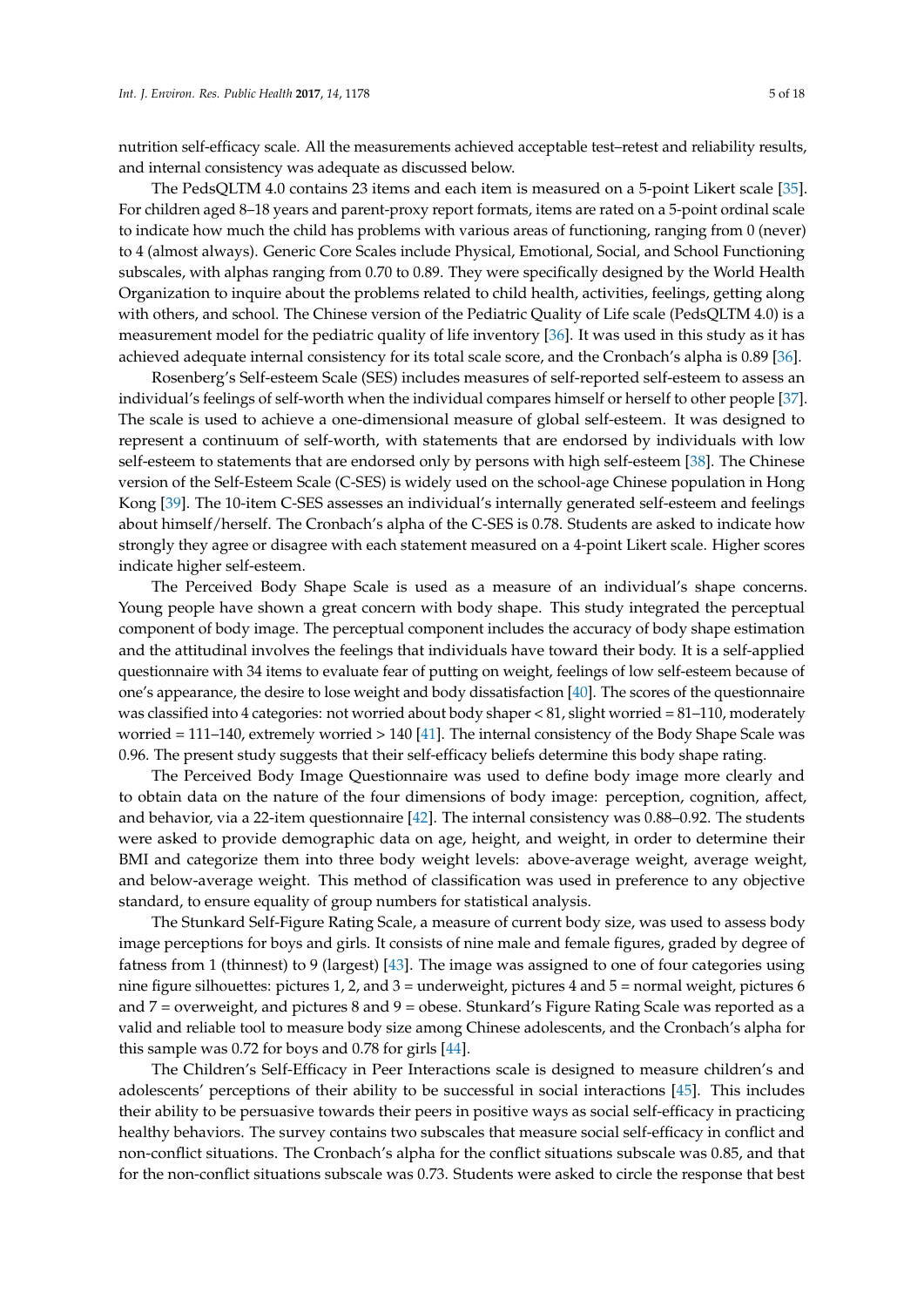describes how well they can do the listed thing in a four-point Likert scale: Very hard, Hard, Easy and Very Easy. Very Hard means it is really hard for you. Very Easy means it is really easy for you. Hard and Easy mean they are a little bit hard or easy for you [45].

Nutrition Self-Efficacy Scale: Diet is associated with the ten leading causes of death including coronary heart disease, cancer and type 2 diabetes globally. Self-efficacy is confidence in the ability to do specific behaviors in specific situation. The Nutrition Self-Efficacy Scale (NES) is a self-developed 5-item health-specific self-efficacy scale used to examine the relationships between self-efficacy, intentions and eating behaviors in the context of field studies [28]. The Cronbach's alpha for the NES was 0.87.

## *2.3. Ethics*

Ethical approval was obtained from the University Ethical Committee prior to conducting the study (HSEARS20140405001). The information sheet and parental consent form were attached in the application. Students could withdraw from the study at any time without penalty. Confidentiality was ensured in order to protect students' privacy.

## *2.4. Consent*

The school management teams and Parent–Teacher Associations agreed to participate and were willing to adhere to this research protocol. Written consents were obtained from the parents of the selected special schools via the school communication system prior to conducting the study.

## *2.5. Randomization of Schools*

Four schools were conveniently sampled and pairs were matched based on students' age, gender, and education level, and schools' geographic locations, as shown in Table 1. The four schools were assigned numbers 1, 2, 3, or 4 and randomized into intervention and control groups with randomizing software by a research assistant blinded to the research purpose.

|                                           |                  | Intervention ( $n = 63$ ) |                  | Control $(n = 52)$ |                       |                 |                  |
|-------------------------------------------|------------------|---------------------------|------------------|--------------------|-----------------------|-----------------|------------------|
| Demographics                              | Mean             | <b>SD</b>                 | Mean             | <b>SD</b>          | $t^{\mathrm{a}}$      | df              | $\boldsymbol{p}$ |
| Age in Years                              | 13.44            | 2.734                     | 15.31            | 3.387              | $-3.265$              | 113             | 0.001            |
|                                           |                  |                           |                  |                    |                       | Chi-Square Test |                  |
|                                           | $\boldsymbol{n}$ | $\frac{0}{0}$             | $\boldsymbol{n}$ | $\frac{0}{0}$      | $\chi^2$ <sup>b</sup> | df              | $\boldsymbol{p}$ |
| Gender                                    |                  |                           |                  |                    |                       |                 |                  |
| Male                                      | 48               | 76.2                      | 34               | 65.4               | 1.140                 | $\mathbf{1}$    | 0.286            |
| Female                                    | 15               | 23.8                      | 18               | 34.6               |                       |                 |                  |
| <b>Education Level</b>                    |                  |                           |                  |                    |                       |                 |                  |
| Primary                                   | 22               | 34.9                      | 11               | 21.2               | 2.009                 | $\mathbf{1}$    | 0.156            |
| Secondary                                 | 41               | 65.1                      | 41               | 78.8               |                       |                 |                  |
| <b>Birth Place</b>                        |                  |                           |                  |                    |                       |                 |                  |
| Hong Kong                                 | 48               | 84.2                      | 37               | 71.2               | 2.724                 | 2               | 0.256            |
| Mainland China                            | 8                | 14.0                      | 13               | 25.0               |                       |                 |                  |
| Others                                    | $\mathbf{1}$     | 1.8                       | 2                | 3.8                |                       |                 |                  |
| Religion                                  |                  |                           |                  |                    |                       |                 |                  |
| None                                      | 37               | 67.3                      | 29               | 55.8               | 7.725                 | 4               | 0.102            |
| Christianity                              | 12               | 21.8                      | 15               | 28.8               |                       |                 |                  |
| Catholic                                  | $\boldsymbol{0}$ | 0.0                       | 5                | 9.6                |                       |                 |                  |
| Buddhism                                  | 5                | 9.1                       | 3                | 5.8                |                       |                 |                  |
| Others                                    | 1                | 1.8                       | $\mathbf{0}$     | 0.0                |                       |                 |                  |
| Family Monthly Income in USD <sup>c</sup> |                  |                           |                  |                    |                       |                 |                  |
| >3200                                     | 14               | 35.0                      | 9                | 22.0               | 3.218                 | 3               | 0.359            |
| 2000-3200                                 | 13               | 32.5                      | 15               | 36.6               |                       |                 |                  |
| 1000-2000                                 | 11               | 27.5                      | 11               | 26.8               |                       |                 |                  |
| $<$ 1000                                  | $\overline{2}$   | 5.0                       | 6                | 14.6               |                       |                 |                  |

**Table 1.** Demographic characteristics of the sample (*n* = 115).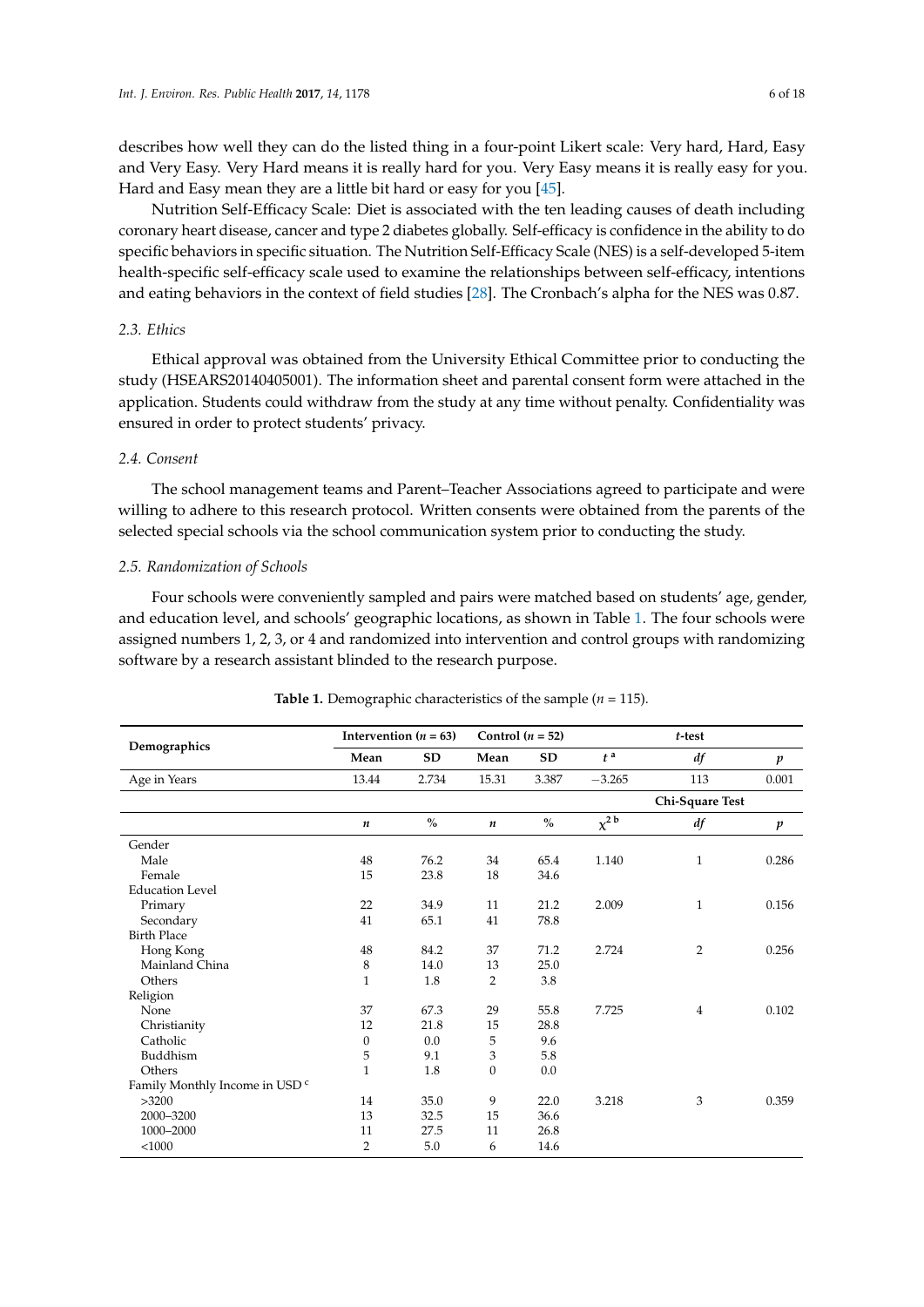| Demographics                         | Intervention ( $n = 63$ ) |           | Control ( $n = 52$ ) |           |                       | t-test          |                  |
|--------------------------------------|---------------------------|-----------|----------------------|-----------|-----------------------|-----------------|------------------|
|                                      | Mean                      | <b>SD</b> | Mean                 | <b>SD</b> | $t^{\,a}$             | df              | $\boldsymbol{p}$ |
| Age in Years                         | 13.44                     | 2.734     | 15.31                | 3.387     | $-3.265$              | 113             | 0.001            |
|                                      |                           |           |                      |           |                       | Chi-Square Test |                  |
|                                      | $\boldsymbol{n}$          | $\%$      | $\boldsymbol{n}$     | $\%$      | $\chi^2$ <sup>b</sup> | df              | $\boldsymbol{p}$ |
| Receiving Government Subsidy         |                           |           |                      |           |                       |                 |                  |
| No                                   | 40                        | 88.9      | 41                   | 83.7      | 0.187                 | $\mathbf{1}$    | 0.665            |
| Yes                                  | 5                         | 11.1      | 8                    | 16.3      |                       |                 |                  |
| <b>Paternal Education Attainment</b> |                           |           |                      |           |                       |                 |                  |
| Illiterate                           | $\mathbf{0}$              | 0.0       | 1                    | 2.0       | 3.021                 | $\overline{4}$  | 0.554            |
| Primary School                       | 11                        | 23.4      | 8                    | 16.0      |                       |                 |                  |
| Lower Secondary                      | 10                        | 21.3      | 16                   | 32.0      |                       |                 |                  |
| <b>Upper Secondary</b>               | 16                        | 34.0      | 17                   | 34.0      |                       |                 |                  |
| Post-Secondary                       | 10                        | 21.3      | 8                    | 16.0      |                       |                 |                  |
| Maternal Education Attainment        |                           |           |                      |           |                       |                 |                  |
| Primary School                       | 12                        | 26.1      | 11                   | 22.0      | 0.588                 | 3               | 0.899            |
| Lower Secondary                      | 13                        | 28.3      | 16                   | 32.0      |                       |                 |                  |
| <b>Upper Secondary</b>               | 17                        | 37.0      | 17                   | 34.0      |                       |                 |                  |
| Post-Secondary                       | $\overline{4}$            | 8.7       | 6                    | 12.0      |                       |                 |                  |
| Parents Married                      |                           |           |                      |           |                       |                 |                  |
| No                                   | 9                         | 17.0      | 9                    | 18.4      | 0.000                 | $\mathbf{1}$    | 1.000            |
| Yes                                  | 44                        | 83.0      | 40                   | 81.6      |                       |                 |                  |
| Parents Living Together              |                           |           |                      |           |                       |                 |                  |
| N <sub>o</sub>                       | 14                        | 26.4      | 11                   | 22.4      | 0.055                 | $\mathbf{1}$    | 0.814            |
| Yes                                  | 39                        | 73.6      | 38                   | 77.6      |                       |                 |                  |
| Parents Divorced                     |                           |           |                      |           |                       |                 |                  |
| No                                   | 46                        | 86.8      | 42                   | 85.7      | 0.000                 | $\mathbf{1}$    | 1.000            |
| Yes                                  | 7                         | 13.2      | $\overline{7}$       | 14.3      |                       |                 |                  |
| Living With Both Parents             |                           |           |                      |           |                       |                 |                  |
| No                                   | 15                        | 27.3      | 18                   | 34.6      | 0.375                 | $\mathbf{1}$    | 0.540            |
| Yes                                  | 40                        | 72.7      | 34                   | 65.4      |                       |                 |                  |
| Living With Siblings                 |                           |           |                      |           |                       |                 |                  |
| N <sub>o</sub>                       | 27                        | 49.1      | 22                   | 42.3      | 0.260                 | $\mathbf{1}$    | 0.610            |
| Yes                                  | 28                        | 50.9      | 30                   | 57.7      |                       |                 |                  |
| Living With Grandparents or          |                           |           |                      |           |                       |                 |                  |
| Relatives                            |                           |           |                      |           |                       |                 |                  |
| No                                   | 39                        | 70.9      | 44                   | 84.6      | 2.152                 | $\mathbf{1}$    | 0.142            |
| Yes                                  | 16                        | 29.1      | 8                    | 15.4      |                       |                 |                  |

|  | Table 1. Cont. |
|--|----------------|
|--|----------------|

<sup>a</sup> Independent sample *t*-test, 2-tailed; <sup>b</sup> Chi square test, 2-sided; <sup>c</sup> United States dollars.

## *2.6. Procedure*

The research team invited the experts (one physical activity specialist, one dietitian, and one educational psychologist) and two school nurses who had been practicing for over 15 years in a school setting, from two intervention schools to participate in the design of the intervention. The study outcome changes were measured at baseline (T0) and at 6 months (T1) using pre- and post-tests after implementing the SBWMP via mHealth. Parents were invited to attend the training program.

To achieve this goal, we planned a 6-month SBWMP extended from school to home with parental involvement, focused on seeking social support from peers and parents to modify unhealthy lifestyle behaviors in recruited overweight and obese students with IDs in the intervention group. The SBWMP extended to the home provided a structured weight management program promoting healthy eating and regular exercise via 24 training sessions at school and also extended to the home via mHealth tools to encourage parental involvement. Management in weight, body fat, skinfold thickness and waist–hip ratio were targeted as the primary outcome measures, and secondary outcome measures were improvement in quality of life, self-esteem, body shape and figure rating scale, self-efficacy in peer interactions, exercise and nutrition. The SBWMP extended to the home setting focused on collective efficacy with social support from peers and parents for overweight and obese students with MIDs. It provided school-based extended to home-based activities promoting physical activity levels and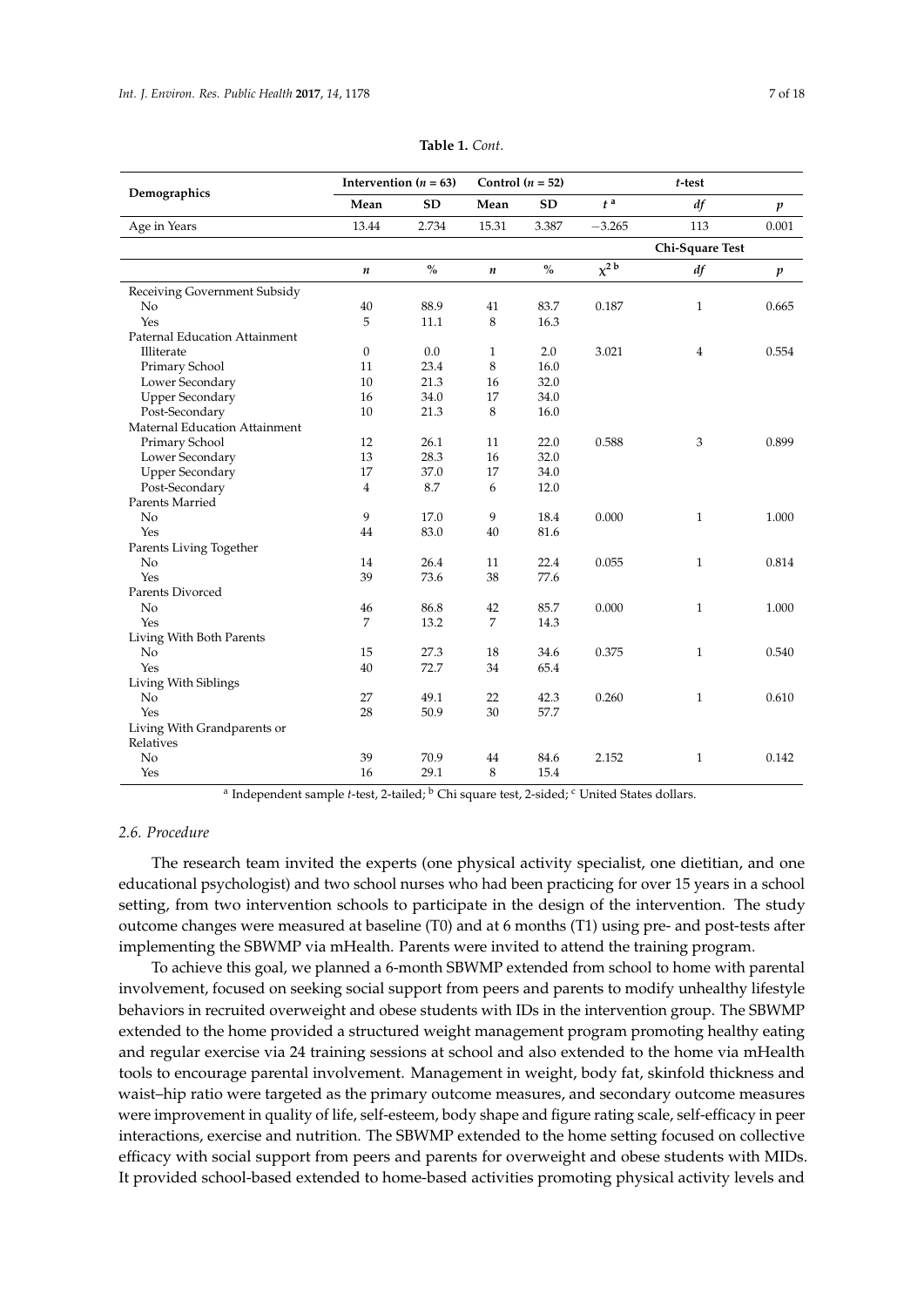healthful eating behaviors over 6 months in both school and home settings. Parents were encouraged to attend seminars, parent–child health promotion activities and regular dietary consultation sessions on a voluntary basis.

Usual activities for weight management were carried out as routine care in the selected control schools in this study. The activities included posters to promote healthy lifestyle behaviors, routine P.E. lessons that were held twice per week, and scheduled health talks on dietary habits. These activities did not involve the parents.

The findings of the 6-month school-based weight management intervention were based on constructs in the social learning theory through theoretically informed factors—instruction and observation—to modify behaviors. The 24-session (6-month) intervention program involving students and parents consisted of a mix of individual, group and environmental strategies with social factor components. The mHealth tools were also introduced, and parents were recruited to promote healthy lifestyle behaviors. The constructs of the social learning theory were used for outcome measures at the two-time points: pre- and post-intervention measures of a 24-week school-based weight management program extended to the home [46].

Parents participated in 8 sessions of parent skill training out of the 24 sessions of the school-based weight management program. The other 16 sessions facilitated students' health behavior change via 8 sessions of face-to-face group contact in the first month, then group support contact via Facebook, apps, email and phone calls for both students and parents in each intervention school, which were conducted weekly, fortnightly, then monthly over 6 months.

This was a 24-week intervention study using a randomized controlled trial (RCT) with a control group and repeat measures. Baseline and post-intervention assessments were completed in the schools of the participating students at the two-time points: at the baseline (T0 pre-test) and at 24 weeks (T1 post-intervention), immediately after completing the intervention, to evaluate the program impact.

A 6-month, 24-session structured SBWMP extended from school to home environment to provide social support from peers, school nurse, teachers and parents was implemented to help P.3-F.4 overweight/obese students with IDs practicing healthy lifestyle behaviors in supportive environments both at school and at home. The interventions utilized the cornerstones of weight management: diet, activity, social support and parental involvement, delivered in an age-appropriate manner with interactive games and activities promoting healthy lifestyles. These activities included regular physical activities and adopting healthy dietary habits. Integrating parent skills training into 8 out of the 24 sessions helped parents to promote students' physical activity level and healthy eating behaviors within the school and home environment, requiring that behavioral modifications be made to students' conventional program, such as diet, activity and age-appropriate family support.

The same participating special schools recruited 30–35 overweight and obese students to the intervention and control groups. None of the schoolchildren from these two different groups were in contact, to prevent contamination between the intervention and control groups. The control group received no intervention, and students in this group carried out usual activities. The intervention group received the structured weight management interventions with parental involvement for 24 weeks. None of the students in either the intervention or control groups had participated in any weight management program previously in a school setting.

#### *2.7. Independent and Dependent Variables*

The independent variables were the multiple components of the SBWMP intervention, namely the 24 sessions of structured activities extended from the school to the home environment. The dependent variables included anthropometrics (weight, height, body fat, and waist-to-hip ratio) health knowledge and health behaviors as the primary outcomes, and quality of life, self-esteem, perceived body shape, figure rating scale, self-efficacy, relationships with parents and teachers, and parents' and participants' cooking method preferences as the secondary outcomes.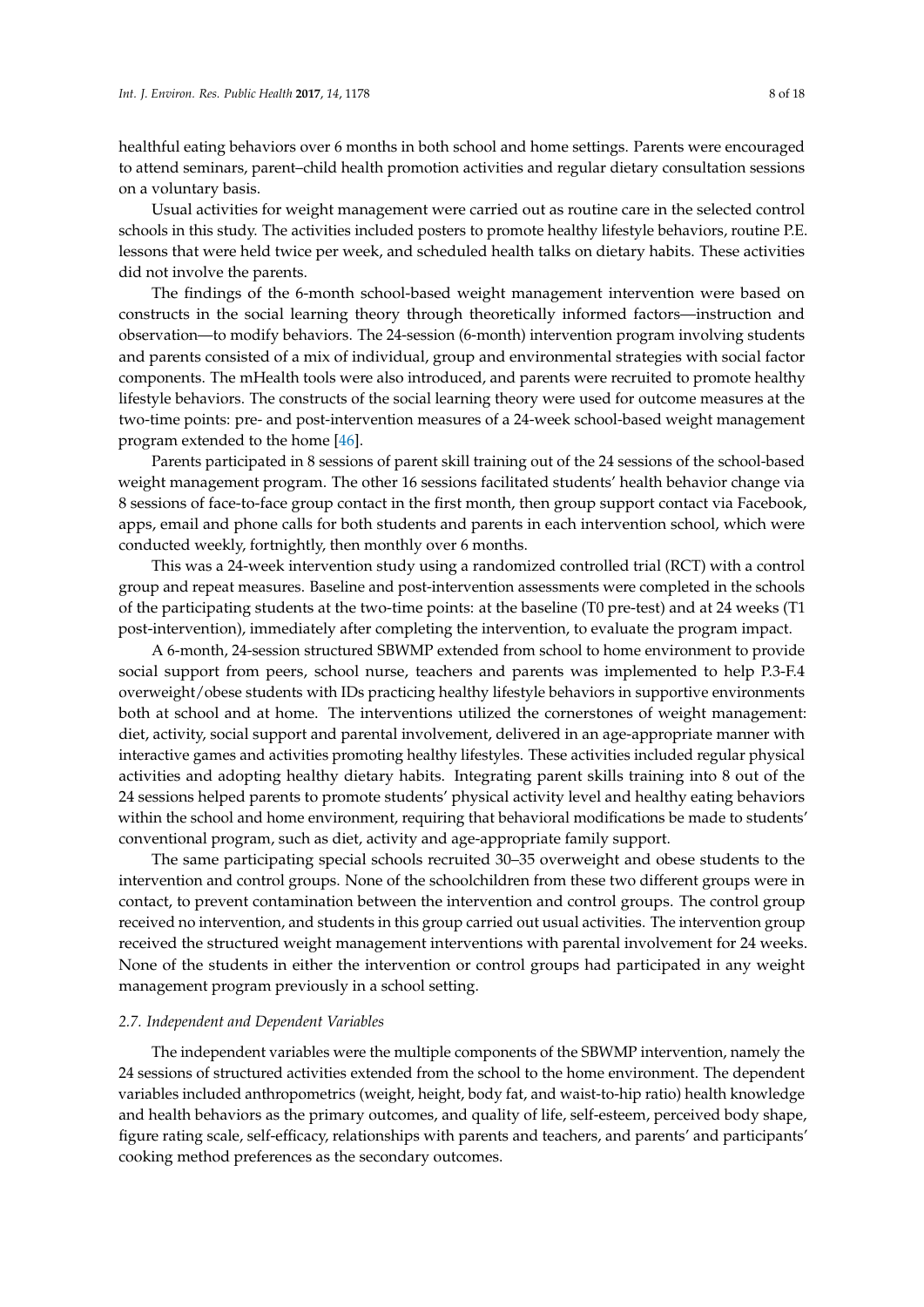## *2.8. Statistical Analysis*

The clustering effects of participating schools were addressed in an SPSS (Version 23, IBM Software Group) complex sample analysis [47]. Since the schools were sampled by convenience sampling, equal probability sampling was assumed and the equal probability sampling without replacement (equal WOR) estimation method was used. Strata was the education level of primary and secondary levels in the schools. The sampling weights of primary and secondary level students were calculated according to census data (Hong Kong Education Bureau) [48]. *T*-test and chi-squared statistics were used when comparing participants' demographic data, including gender, age, class, birth place, family, housing, parents' marital status, and living with family members between the intervention and control groups.

Demographics were considered as covariates in the general linear, ordinal regression and binary logistic regression models, analyzing the relationship between the SBWMP and the outcome variables. Outcome variables that followed normal distributions were analyzed in the general linear model. The parents' cooking methods and the individual's preferences regarding these methods were dichotomous outcomes; therefore, they were analyzed in binary logistic regression.

Categorical demographics such as gender, birthplace and religious belief were statistically controlled. A demographic variable measured on a yes/no or ordinal scale was statistically controlled when its association with an outcome had a Spearman's correlation coefficient greater than 0.2. An outcome at baseline (T0) and its covariates were statistically controlled in each model of the relationship between the intervention and the first stage of outcome after six months at time 1 (T1).

Only individuals with body mass index (BMI) measured at both baseline (T0) and time 1 (T1) were included in the data analysis. Before data analysis, univariate outliers of the continuous outcome variables were identified in boxplots and removed. Normalities were examined with histograms and Q–Q plots. The multicollinearity of the demographics was checked using univariate Spearman's correlation. Age and class/grade, paternal and maternal education level, as well as living with both parents, parents living together, parents married, and parents divorced were correlated with coefficients greater than 0.7. BMI, weight, skinfold thickness and waist-to-hip ratio were correlated with coefficients greater than 0.8.

Data was compiled and analyzed between intervention and control groups to identify whether there were significant differences in the baseline measurement. All data analysis used IBM-SPSS 22.0 (IBM, Armonk, NY, USA). The significance level was set at 0.05.

#### **3. Results**

As shown in Table 1, 115 students with MIDs aged 8–16 were recruited from the four special schools into the intervention and control groups. The mean age of the students in both groups was 11.4. Four schools were randomized to the intervention (*n* = 63) and control (*n* = 52) groups, and 115 overweight and obese students with MIDs were analyzed. The intervention group attended 24 weekly 60-min planned SBWMP activities focused on increasing physical activity levels, promoting healthful eating behaviors, and taking home healthy lifestyle activities. Students from the control group received the usual activities in the standard SBWMP, without involving the parents, as scheduled in the school curriculum. These included P.E. lessons that lasted 45 min twice per week, posters to promote healthy living, and scheduled health talks on healthy eating. Assessments of students were conducted at baseline and immediately post-intervention. The primary outcome measures included body mass index (BMI), waist-to-hip ratio, waist circumference, skinfold thickness, and body fat, together with a health knowledge test and health behaviors. The secondary outcomes included quality of life, self-esteem, figure rating scale, perceived body shape, and self-efficacy in peer interactions and nutrition.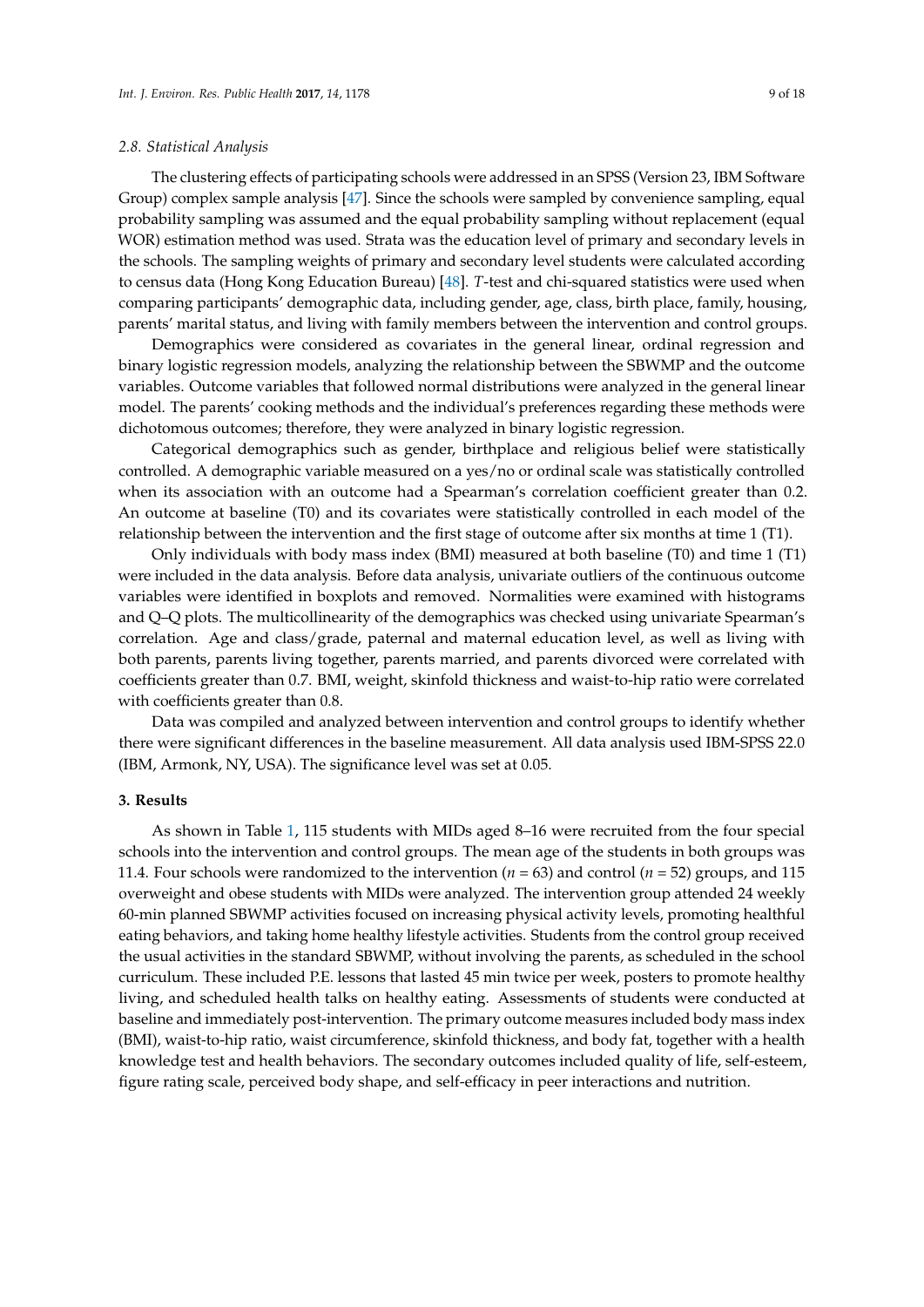#### 3.1.1. Anthropometrics

The body weight, BMI, and triceps and subscapular skinfold thickness were lower in the intervention group compared with the controls, the differences were statistically significant. The adjusted differences in anthropometrics between the intervention and control groups at time 1 (T1) are presented in Table 2.

| Primary                                                       |       | Intervention | Control |           | Adjusted                   | 95% CI  | 95% CI       |                           |                               |
|---------------------------------------------------------------|-------|--------------|---------|-----------|----------------------------|---------|--------------|---------------------------|-------------------------------|
| <b>Outcome Measures</b>                                       | Mean  | <b>SE</b>    | Mean    | <b>SE</b> | <b>Difference</b>          | Lower   | Upper        | p                         | Covariates                    |
| Anthropometrics                                               |       |              |         |           |                            |         |              |                           |                               |
| Height (m)                                                    | 1.54  | 0.005        | 1.55    | 0.006     | $-0.005$                   | $-0.02$ | 0.007        | 0.29                      | gd, pb, rb, gr, lp,<br>ms, fp |
| Weight (kg)                                                   | 62.67 | 0.36         | 63.23   | 0.35      | 0.30<br>$-0.56$<br>$-1.42$ |         | 0.11         | gd, pb, rb, gr,<br>lp, ms |                               |
| BMI $(kg/m^2)$                                                | 25.72 | 0.18         | 25.87   | 0.16      | $-0.14$                    | $-0.50$ | 0.22<br>0.33 |                           | gd, pb, rb, gr,<br>lm, ms     |
| Skinfold thickness of<br>triceps $(mm)^a$                     | 25.05 | 0.76         | 25.97   | 0.60      | $-0.92$                    | $-2.46$ | 0.63         | 0.15                      | gd, pb, rb                    |
| Subscapular skinfold<br>thickness $\text{mm}$ ) $^{\text{b}}$ | 27.97 | 0.73         | 29.43   | 0.70      | $-1.45$                    | $-3.81$ | 0.91         | 0.13                      | gd, pb, rb, gr                |
| Waist-to-hip ratio                                            | 0.89  | 0.007        | 0.89    | 0.006     | 0.002                      | $-0.02$ | 0.03         | 0.83                      | gd, pb, rb, mi                |
| Body fat $(\% )$                                              | 30.38 | 0.79         | 30.17   | 0.27      | 0.21                       | $-1.46$ | 1.88         | 0.76                      | gd, pb, rb, gr, ms            |

**Table 2.** Estimates of anthropometrics impact in complex sample general linear model.

*SE* = standard error. CI = confidence interval. *p* = *p* value. <sup>a</sup> Average skinfold thickness of left and right triceps.  $<sup>b</sup>$  Average skinfold thickness of left and right scapulars. gd = gender; gr = grade; pb = place of birth; rb = religious</sup> belief; lp = living with parents; lm = living with maid; mi = family monthly income from employment; fp = father passed away; ms: parents married.

## 3.1.2. Lifestyle Health Knowledge in Food Pyramid Tests, Sports Pyramid Tests and Snack Choice Test

The adjusted difference in lifestyle health knowledge scores in food pyramid tests (−0.47 [−2.12, 1.17], *p* = 0.48), sports pyramid tests (1.37 [0.54, 2.20], *p* < 0.001) and snack choice tests (8.97 [−1.83, 19.77], *p* = 0.04) were statistically significantly different between the intervention and control groups. The adjusted differences in lifestyle health knowledge scores between the intervention and control groups at time 1 (T1) are presented in Table 3.

|  |  |  |  | Table 3. Estimates of lifestyle health knowledge in complex sample general linear model. |  |
|--|--|--|--|------------------------------------------------------------------------------------------|--|
|  |  |  |  |                                                                                          |  |

| Primary                         | Intervention                    |      | Control           |       | Adjusted  | 95% CI  | 95% CI | p       | Covariates         |
|---------------------------------|---------------------------------|------|-------------------|-------|-----------|---------|--------|---------|--------------------|
| <b>Outcome Measures</b>         | <b>SE</b><br>Mean<br>SE<br>Mean |      | <b>Difference</b> | Lower | Upper     |         |        |         |                    |
| Lifestyle Health<br>Knowledge   |                                 |      |                   |       |           |         |        |         |                    |
| Score on Food<br>Pyramid Test   | 6.11                            | 0.47 | 6.59              | 0.48  | $-0.47$   | $-2.12$ | 1.17   | 0.48    | gd, pb, rb, lg, fp |
| Score on Sports<br>Pyramid Test | 3.23                            | 0.24 | 1.86              | 0.11  | $1.37***$ | 0.54    | 2.20   | < 0.001 | gd, pb, rb         |
| Score on Snack<br>Choice Test   | 52.26                           | 2.98 | 43.29             | 3.64  | $8.97*$   | $-1.83$ | 19.77  | $0.04*$ | gd, pb, rb, me     |

*SE* = standard error. CI = confidence interval. *p* = *p* value. <sup>a</sup> Average skinfold thickness of left and right triceps.

 $<sup>b</sup>$  Average skinfold thickness of left and right scapulars. gd = gender; pb = place of birth; rb = religious belief;</sup>  $lg =$  living with grandparent or relative; me = maternal education level; fp = father passed away.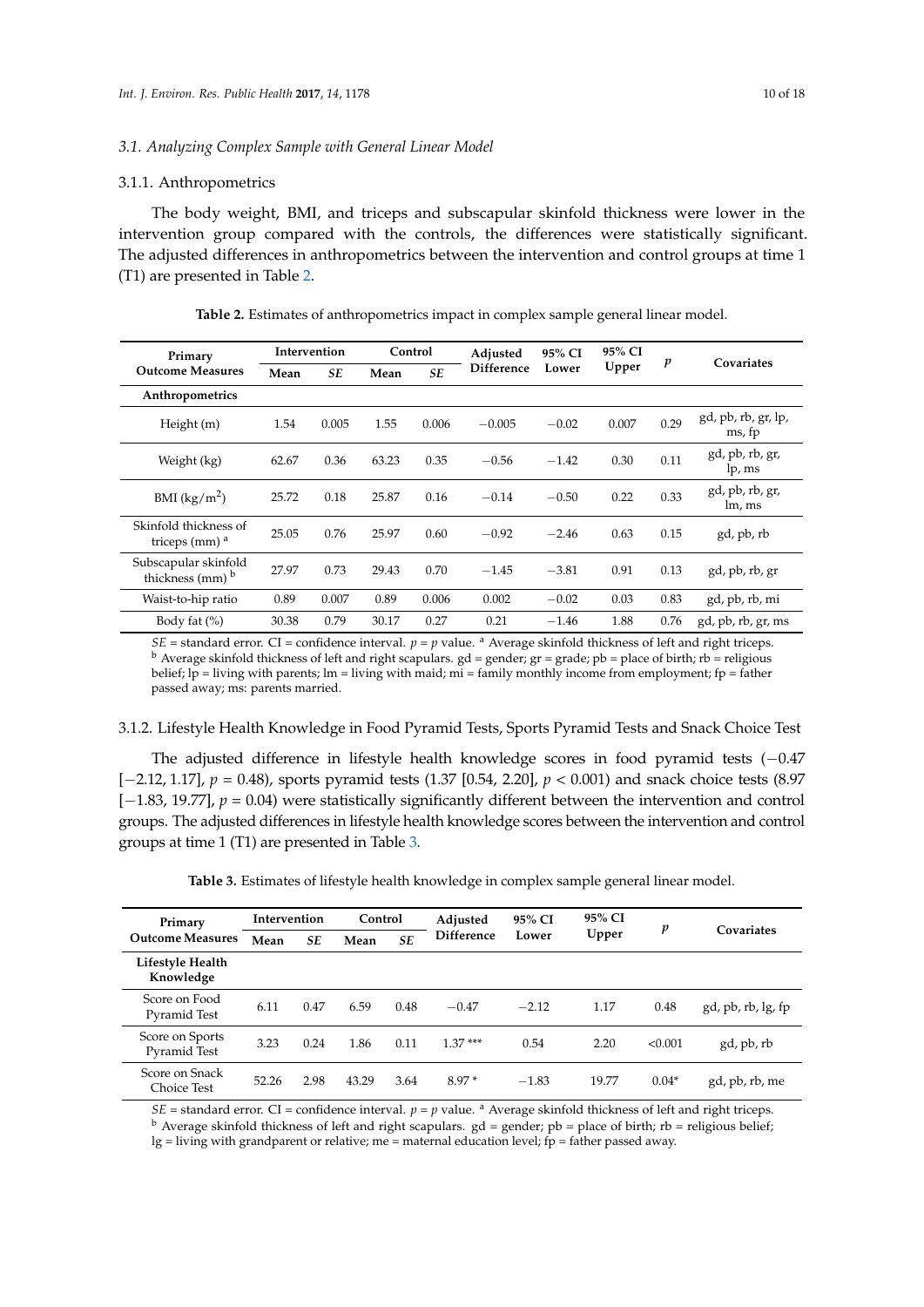#### 3.1.3. Self-Efficacy

The adjusted differences in the scores of nutritional self-efficacy (0.52 [−2.28, 3.32], *p* < 0.65) and self-efficacy in peer interaction (3.29 [−1.80, 8.37], *p* = 0.11) were higher in the intervention group than in the control group the results were significant (Table 4).

| Secondary<br><b>Outcome Measures</b>                  | Intervention |           | Control |       | Adjusted   | 95% CI  | 95% CI |      |            |
|-------------------------------------------------------|--------------|-----------|---------|-------|------------|---------|--------|------|------------|
|                                                       | Mean         | <b>SE</b> | Mean SE |       | Difference | Lower   | Upper  |      | Covariates |
| Self-Efficacy<br>Nutrition Self-Efficacy Scale        | 14.24        | 0.85      | 13.72   | -0.97 | 0.52       | $-2.28$ | 3.32   | 0.65 | gd, pb, rb |
| Children's Self-Efficacy in<br>Peer Interaction Scale | 43.57        | 2.95      | 40.28   | 2.68  | 3.29       | $-1.80$ | 8.37   | 0.11 | gd, pb, rb |

**Table 4.** Estimates of self-efficacy in complex sample general linear model.

SE = standard error. CI = confidence interval.  $p = p$  value. gd = gender;  $pb$  = place of birth; rb = religious belief.

## 3.1.4. Psychosocial Well-Being Outcomes

The adjusted difference in scores for quality of life (7.95 [6.19, 9.72],  $p < 0.001$ ) and self-esteem  $(2.13 \mid 0.83, 3.42]$ ,  $p < 0.001$ ) were significantly higher in the intervention group than in the control group. The adjusted difference in scores for self-figure rating scale (−1.30 [−2.09, −0.52], *p* < 0.001) and perceived body image questionnaire (−0.21 [−0.40, −0.02], *p* = 0.008) were significantly lower in the intervention group than in the control group. The adjusted differences in psychosocial well-being scores between the intervention and control groups at time 1 (T1) are presented in Table 5.

**Table 5.** Estimates of psychosocial impacts in complex sample general linear model.

| Secondary                                  | <b>Intervention</b> |      | Control |           | Adjusted          | 95% CI  | 95% CI  | p       | Covariates             |
|--------------------------------------------|---------------------|------|---------|-----------|-------------------|---------|---------|---------|------------------------|
| <b>Outcome Measures</b>                    | Mean                | SE   | Mean    | <b>SE</b> | <b>Difference</b> | Lower   | Upper   |         |                        |
| Psychosocial Well-Being<br><b>Outcomes</b> |                     |      |         |           |                   |         |         |         |                        |
| Quality of Life                            | 68.56               | 2.79 | 60.61   | 2.47      | $7.95***$         | 6.19    | 9.72    | < 0.001 | gd, pb, rb             |
| Self-esteem                                | 20.24               | 1.26 | 18.12   | 0.98      | $2.13***$         | 0.83    | 3.42    | < 0.001 | gd, pb, rb, gr, lp, gs |
| Self-Figure Rating Scale                   | 4.56                | 0.21 | 5.87    | 0.24      | $-1.30$ ***       | $-2.09$ | $-0.52$ | < 0.001 | gd, pb, rb, ms         |
| Perceived Body Image<br>Ouestionnaire      | 2.07                | 0.10 | 2.28    | 0.07      | $-0.21$ **        | $-0.40$ | $-0.02$ | 0.008   | gd, pb, rb             |
| Perceived Body Shape                       | 1.76                | 0.12 | 1.86    | 0.09      | $-0.10$           | $-0.31$ | 0.11    | 0.23    | gd, pb, rb, ls         |

SE = standard error. CI = confidence interval.  $p = p$  value. gd = gender; pb = place of birth; rb = religious belief; lp = living with parents; gs = receiving government subsidy; ms = parents married;ls = living with sibling; \*\* *p* < 0.01. \*\*\*  $p < 0.001$ .

## 3.1.5. Social Relationships

The adjusted difference in the scores for relationships with father  $(0.23 [-0.15, 0.62], p = 0.14)$ , mother (0.21 [−0.21, 0.62], *p* = 0.22), and teachers (0.11 [−0.29, 0.51], *p* = 0.51) were higher in the intervention group than in the control group, although the results were not significant (Table 6).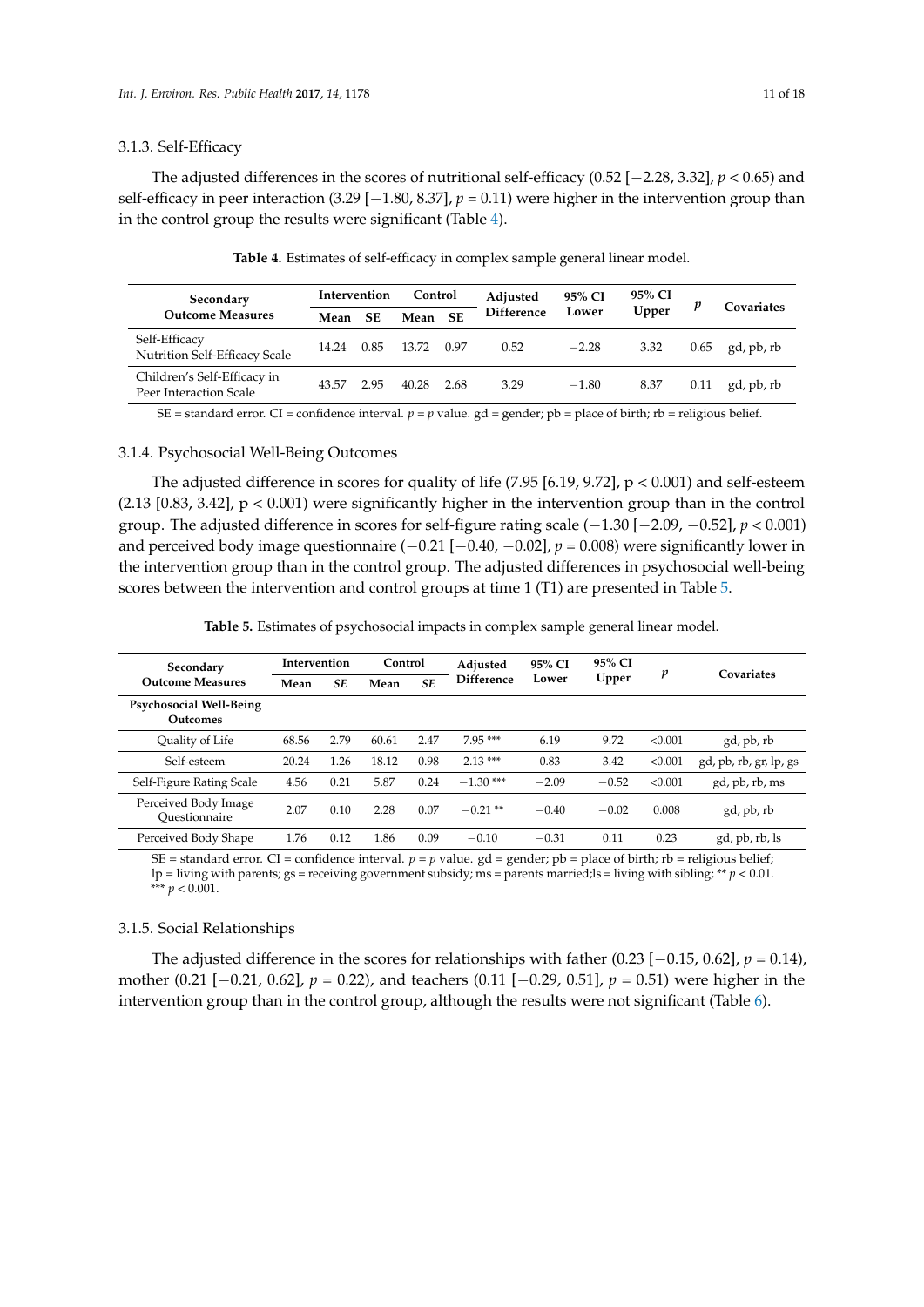| Secondary<br><b>Outcome Measures</b>           | Intervention |      | Control |      | Adjusted          | 95% CI  | 95% CI | p    | Covariates                    |
|------------------------------------------------|--------------|------|---------|------|-------------------|---------|--------|------|-------------------------------|
|                                                | Mean         | SE   | Mean    | SE   | <b>Difference</b> | Lower   | Upper  |      |                               |
| <b>Social Relationships</b>                    |              |      |         |      |                   |         |        |      |                               |
| Relationship with father                       | 0.92         | 0.21 | 0.69    | 0.25 | 0.23              | $-0.15$ | 0.62   | 0.14 | gd, pb, rb, lp, pe,<br>gs, ms |
| Relationship with mother                       | 1.05         | 0.19 | 0.85    | 0.10 | 0.21              | $-0.21$ | 0.62   | 0.22 | gd, pb, rb, lp, lt            |
| Relationship with teachers<br>and school nurse | 1.04         | 0.18 | 0.94    | 0.09 | 0.11              | $-0.29$ | 0.51   | 0.51 | gd, pb, rb                    |

**Table 6.** Estimates of the social relationships among peers, parents and teachers with the students.

 $SE$  = standard error. CI = confidence interval.  $p = p$  value. gd = gender; pb = place of birth; rb = religious belief; lp = living with parents; pe = paternal education level; gs = receiving government subsidy; ms = parents married;  $l_t$  = parents living together.

#### 3.1.6. Preferences of Cooking Methods

There were lower odds of preferring frying among students in the intervention group (*OR* = 0.81 [0.49, 1.34],  $p = 0.29$ ) than in the control group, although this result was not significant, as shown in Table 7.

**Table 7.** Estimates of students' and their parents' preferences of cooking methods at home in complex sample binary logistic regression.

| <b>Secondary Outcome Measures</b>                                 | B       | SE   | $\chi^2$ | df           | p    | OR   | 95%<br><b>CILower</b> | 95%<br>CIUpper | Covariates     |
|-------------------------------------------------------------------|---------|------|----------|--------------|------|------|-----------------------|----------------|----------------|
| Cooking Methods<br>Parents' preferred cooking method <sup>a</sup> | 0.05    | 0.50 | 0.01     | $\mathbf{1}$ | 0.92 | 1.05 | 0.31                  | 3.60           | gd, pb, rb, dv |
| Students' preferred cooking method b                              | $-0.22$ | 0.21 | 1.10     | - 1 -        | 0.29 | 0.81 | 0.49                  | 1.34           | gd, pb, rb     |

B = log odds. *SE* = standard error.  $\chi^2$  = adjusted Wald chi squared. *df* = degrees of freedom. *p* = *p* value. *OR* = odds ratio. CI = confidence interval. <sup>a</sup> Parents' preference cooking method is frying or deep frying. <sup>b</sup> Students' preference cooking method is frying or deep frying.  $gd =$  gender;  $pb =$  place of birth;  $rb =$  religious belief;  $dv =$  parents divorced.

#### **4. Discussion**

The findings of this study illustrate the effectiveness of the weight management program integrated with group-level collective efficacy, resulting in behavioral change and a reduced degree of overweight and obesity in students over six months. The developmental capacity of children also suggests that modifying their eating and activity patterns is best considered within the broader scope of parenting and child behavior [49].

There were significant differences in terms of BMI, body fat, quality of life, self-esteem, perceived body image and body shape, figure rating scale and self-efficacy in diet between the intervention and control groups. Comparisons of the pre- (T0) and post-intervention (T1) assessments of the children indicated that the intervention was promising: obese children in the intervention group improved significantly in most domains of adaptive behaviors, and also performed significantly better than the control group in the psychosocial well-being aspects, including quality of life, self-esteem, and perceived body image for the girls and boys, and perceived body shape, self-figure rating, and relationships and support for the parents. Early behavioral interventions with family support have the potential to promote healthful behaviors among obese/overweight schoolchildren with disabilities in order to prevent chronic morbidity and mortality in adulthood.

There was lower body weight, BMI and triceps and subscapular skinfold thickness in the intervention group compared with the control group, and the differences were statistically significant. Self-perceived BMI and self-figure rating were significantly lower in the intervention group than in the control group. Since adolescents grow rapidly during puberty, with height growing faster than body weight, this affects the children's and adolescents' BMI. Lee and her colleagues also report that BMI reflects a high degree of body fat in Chinese children and adolescents in Hong Kong [50].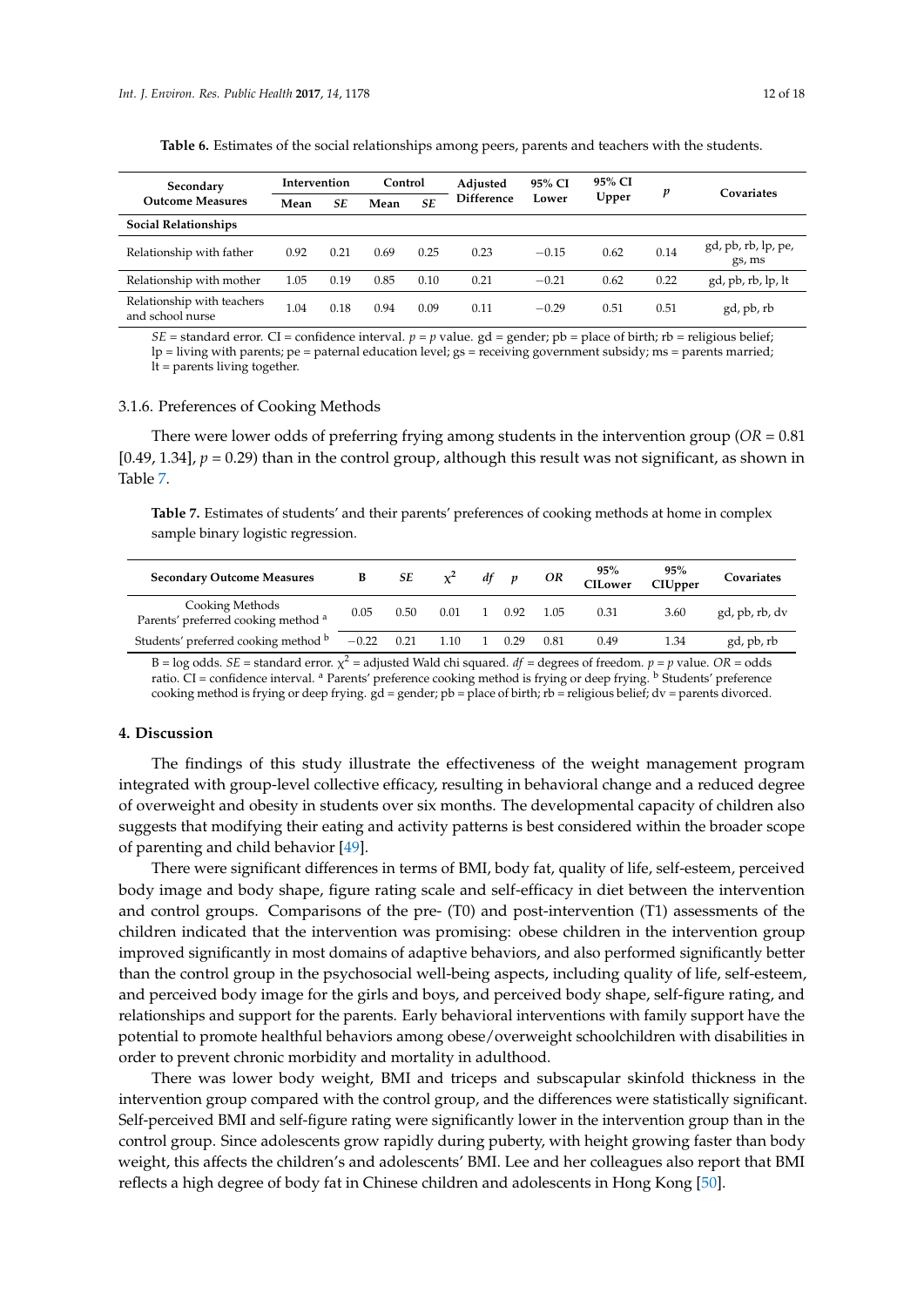Students' relationships with parents and teacher were better in the intervention group than in the control group, as shown in Table 7, although these differences were not statistically significant. mHealth tools and WhatsApp instant messaging and video clips were elements for parents involved in the intervention. mHealth tools reinforce health education at home and promote the family's engagement in health-promoting activities. The effects of health education may extend from school to the home. With family support, the psychosocial well-being of students can be promoted. Children with special needs require extra guidance and more detailed instructions when learning basic life skills [51]. Generalization of skills across materials and settings has long been a concern for professionals responsible for developing and providing guidance for schoolchildren with intellectual disabilities [52]. Video-based modeling with instructions from parents has been found to be an effective tool for teaching life skills to children with disabilities [53–55].

The study design examined individuals nested within families and families nested within communities to pinpoint at what level the sources of influence arise. The students with IDs in the intervention group had improved in the psychosocial aspects, especially in quality of life, self-esteem, perceived body image and body shape, and relationships with parents and teachers, compared to the control group. Parents, school teachers and healthcare providers have a significant role to play in combating childhood obesity and building healthier communities. Based on the social learning theory, it is important to study not only how lifestyle behaviors relate to weight status, but also the social factor of collective efficacy that influences and shapes these health-related behaviors using advanced technology, as the parents are busy at work. This issue was also addressed by Bereznak et al. and Cannella-Malone et al., as they built in strategies and materials, including video modeling with visual prompts and rhymes, and posters for training students with mild grade intellectual disabilities [56,57].

The study findings of the six-month SBWMP showed that the intervention group, which participated in the SBWMP, focused on collective efficacy with social support from peers and parents, and experienced a positive effect on BMI and skinfold thickness for the primary outcome measures and on quality of life, self-esteem, perceived body image and body shape, and relationships with parents and teachers for the secondary outcome measures. These findings show that the children, adolescents, and families had benefited from the SBWMP program extending from school to home settings with parental involvement, and provided psychosocial support to the overweight and obese children and adolescents with IDs as shown in Table 6, and improved social relationships as shown in Table 7. Health professionals and parents can also advocate in their communities for school meals and snacks that meet dietary guidelines, more frequent and effective physical activity programs in schools, and more after-school and summer programming that includes heart-healthy food choices and physical activity, as recommended by the American Heart Association and the American Stroke Association [32]. As children age, more teamwork is needed between parent and child. For most adolescents, the advice is targeted directly at the adolescent himself or herself. Even at a young age, however, the child should be included in identifying feasible and desirable goal behaviors and strategies for change. As suggested by Ptomey and her colleagues, future research should focus on additional strategies to support parents in continuing to reinforce and monitor positive behavior change in obese children with IDs in the home setting [17].

The findings of this study can provide a framework for the recently drafted proposal on Child Health Policy by the Hong Kong Paediatric Society and the Hong Kong Paediatric Foundation together with Child Healthcare Professionals in Hong Kong [58]. The Hong Kong Education Bureau should make recommendations to integrate the key elements of the research protocols into the school curriculum and develop school health policy to promote healthy lifestyle behaviors for schoolchildren in school settings with parental involvement.

Comparisons of the pre- (T0) and mid-intervention (T1) assessments of the children indicated that the intervention was promising: obese children in the intervention group improved significantly in most domains of adaptive behaviors, as well as performing significantly better than the control group in the psychosocial well-being aspects of quality of life, self-esteem, perceived body image from girls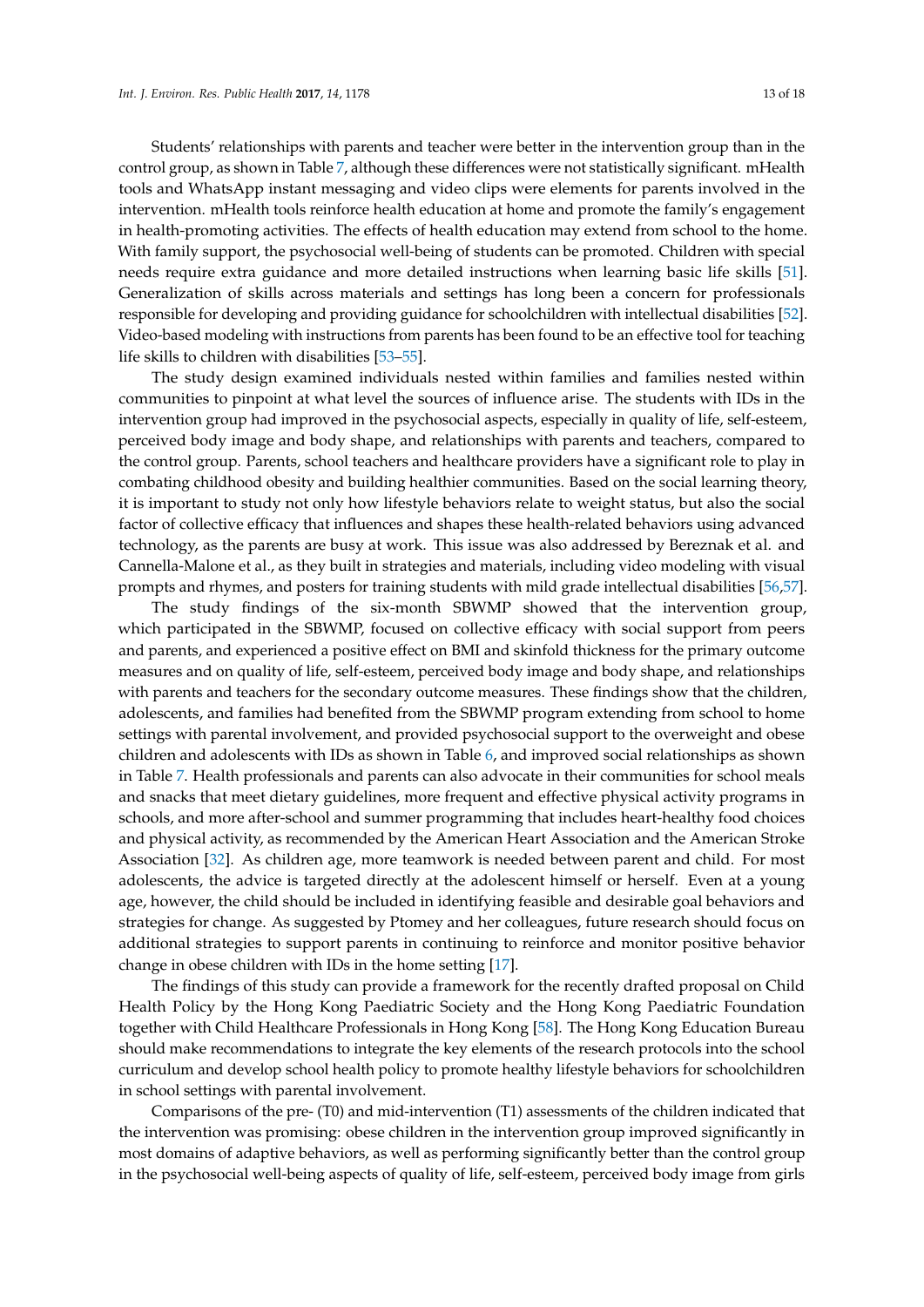and boys, and perceived body shape, relationships and support from the parents. Early behavioral interventions with family support have the potential for promoting healthful behaviors among obese/overweight schoolchildren with disabilities to prevent chronic morbidity and mortality in adulthood.

Today, the specific interventional strategies for promoting healthy lifestyle behaviors for children with IDs are limited. It is very important in the public health agenda to extend the school-based intervention to the home, involving the parents as partners and promoters of healthy lifestyle activities, to teach this vulnerable high-risk group about weight management, and ultimately to reduce childhood obesity among this special group in the Hong Kong community. The government has been moving since the 1970s towards the integration of children with special needs education into ordinary schools. It is therefore hoped that the findings of this study will provide new evidence to health promoters and planners that will assist them in adopting a multidisciplinary approach through collaboration and wide adoption by school nurses, school teachers and parents in both special and ordinary schools.

## *Strengths and Limitations*

The strength of this study is that the structured SBWMP is an experimental study measuring the impact of the study over a time frame of 12 months. The first limitation was the sample size of the study, which was only recruited from four special schools. The cluster sample size could be larger in a future study. The second limitation was that both control and intervention groups were recruited only from students with IDs. This may lower the generalizability of the findings to groups with other disabilities.

## **5. Conclusions**

The findings provide an evidence-based intervention strategy to guide weight management program re-development, especially for schoolchildren with disabilities, and to improve the ability of modeling studies to accurately predict their impact. It is also important for health professionals to increase both individual self-efficacy and family collective efficacy when targeting children, in order to increase the likelihood of success of the planned weight management program. This study was conducted to determine the impact of a school-based weight reduction program extended to the home setting with parental to promote healthy lifestyles in children with IDs, and, in turn, to reduce chronic health conditions in later life.

The principles of social cognitive theory engage individuals in personal and collective efficacy (collective family efficacy) in order to change children's unhealthy lifestyle behaviors with the influence and support of peers and parents in both school and home settings, particularly with regard to adopting regular physical activity patterns, practicing healthy dietary habits, and enhancing peer and parent–child interactions [37]. However, few studies that have involved parents or siblings when developing a school-based weight maintenance intervention extended to the home setting with parental involvement have the potential to be sustained effectively for the targeted population, are effective, are aligned with the available delivery system resources, and are sustainable, with anticipated long-term benefits and impacts for the individual, their family and wider care services.

Weight reduction and management programs are community alleviation measures to reduce childhood obesity in the event of an epidemic, as children with disabilities are 38% more likely to become obese than their counterparts [1]. It is very important that the public health agenda further evaluate the effectiveness of this school-based weight reduction program extended to the home using a multidisciplinary approach in order enable school teachers, school nurses and parents to teach this vulnerable high-risk group to practice healthful lifestyle behaviors and ultimately to prevent chronic health conditions in the Hong Kong community. To date, the evidence base for weight reduction interventions extended to the home and inviting parental involvement to promote healthy lifestyle behaviors for overweight and obese schoolchildren in Hong Kong has been limited, especially for schoolchildren with intellectual disabilities.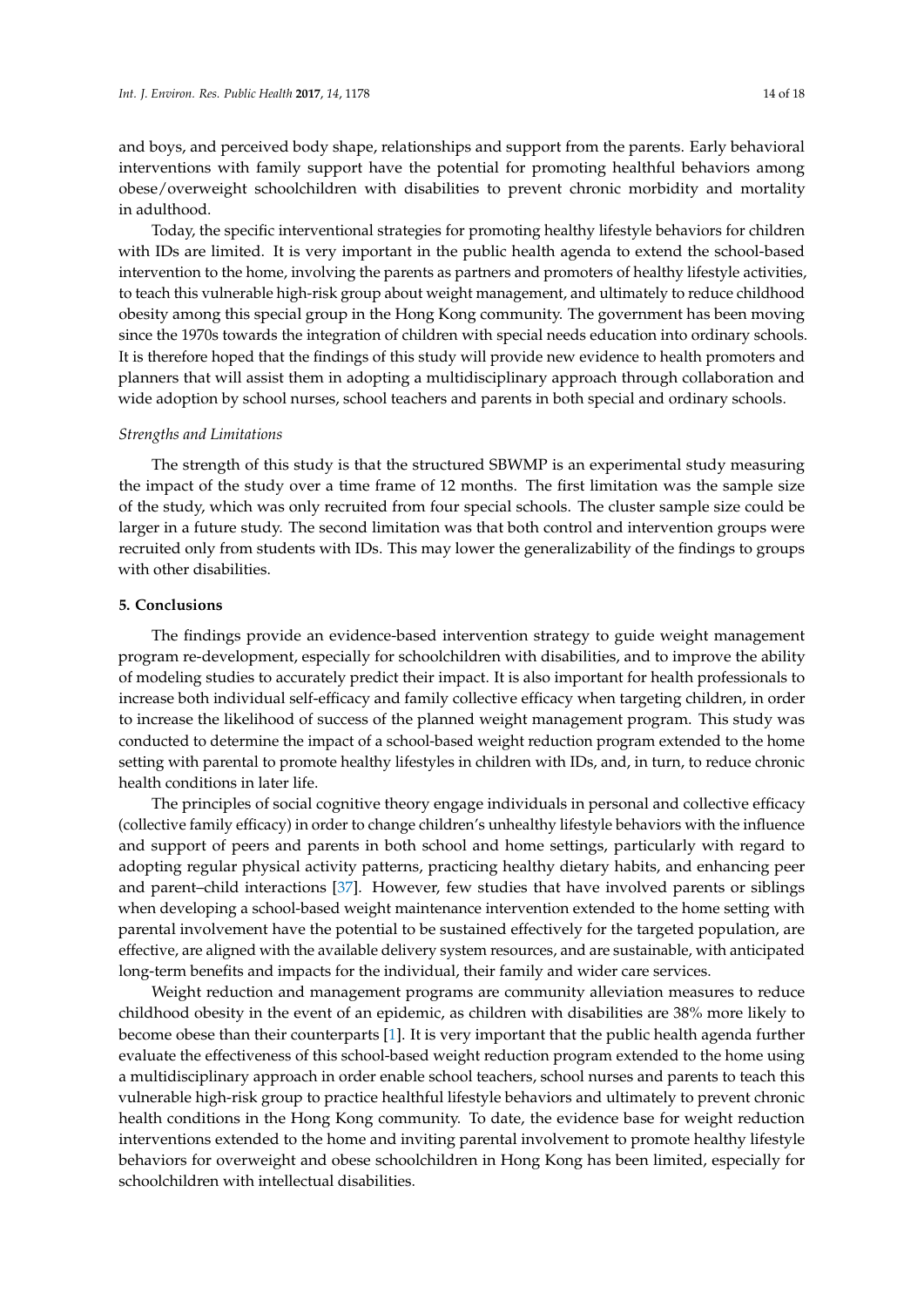This study finding has provided evidence based on the therapeutic ingredients of an SBWMP for health care providers as a study protocol in designing SBWMP in the nearer future. While childhood obesity has been the focus of considerable research in recent years, longer-term follow up is needed to confirm the maintenance of treatment effects for all types of interventions. Interventions that work for typically developing children may not work for obese children with disabilities without modification, and those that do work may not be available in their community. Thus, it is important to develop weight management programs that include the engagement and involvement of the parents of the target population via mHealth interactive intervention. It is hoped that the study results will draw recommendations to standardize weight management program implementation and guide the development of appropriate programs with parental involvement and multimedia visualization for this vulnerable group, especially for schoolchildren with multiple disabilities, as well as improving the ability of modeling studies to accurately predict their impact. This will eventually demonstrate the efficacy of primary health care delivered via the promotion of a weight management program.

**Acknowledgments:** This study was funded by the Research Grant Council—General Research Fund 2014/5, PolyU 154027/14H. The research team would like to express their sincere thanks to the participating schools and school personnel for their endless support, with special thanks to the participating parents as well.

**Author Contributions:** Regina Lai-Tong Lee, Cynthia Leung, Hong Chen, Lobo H. T. Louie, Michael Brown, Jyu-Lin Chen, Gordon Cheung and Paul H. Lee conceived and designed the experiments; Regina Lai-Tong Lee, Lobo H. T. Louie, Gordon Cheung and Paul H. Lee performed the experiments; Regina Lai-Tong Lee and Paul H. Lee analyzed the data; Regina Lai-Tong Lee and Paul H. Lee contributed reagents/materials/analysis tools; and Regina Lai-Tong Lee wrote the paper. Authorship must be limited to those who have contributed substantially to the work reported.

**Conflicts of Interest:** The authors declare no conflict of interest.

## **References**

- 1. Centers for Disease Control and Prevention. Overweight and Obesity. Available online: [https://www.cdc.](https://www.cdc.gov/ncbddd/disabilityandhealth/documents/obesityFactsheet2010.pdf) [gov/ncbddd/disabilityandhealth/documents/obesityFactsheet2010.pdf](https://www.cdc.gov/ncbddd/disabilityandhealth/documents/obesityFactsheet2010.pdf) (accessed on 8 August 2017).
- 2. Maiano, C. Prevalence and risk factors of overweight and obesity among children and adolescents with intellectual disabilities. *Obes. Rev.* **2010**, *12*, 189–197. [\[CrossRef\]](http://dx.doi.org/10.1111/j.1467-789X.2010.00744.x) [\[PubMed\]](http://www.ncbi.nlm.nih.gov/pubmed/20406413)
- 3. Freedman, D.S.; Khan, L.K.; Serdula, M.K.; Dietz, W.H.; Srinivasan, S.R.; Berenson, G.S. The relation of childhood BMI to adult adiposity: The Bogalusa heart study. *Pediatrics* **2005**, *115*, 22–27. [\[CrossRef\]](http://dx.doi.org/10.1542/peds.2004-0220) [\[PubMed\]](http://www.ncbi.nlm.nih.gov/pubmed/15629977)
- 4. Rimmer, J.H.; Yamaki, K. Obesity and intellectual disability. *Ment. Retard. Dev. Disabil. Res. Rev.* **2006**, *12*, 22–27. [\[CrossRef\]](http://dx.doi.org/10.1002/mrdd.20091) [\[PubMed\]](http://www.ncbi.nlm.nih.gov/pubmed/16435329)
- 5. Melville, C.A.; Hamilton, S.; Hankey, C.R.; Miller, S.; Boyle, S. The prevalence and determinants of obesity in adults with intellectual disabilities. *Obes. Rev.* **2007**, *8*, 223–230. [\[CrossRef\]](http://dx.doi.org/10.1111/j.1467-789X.2006.00296.x) [\[PubMed\]](http://www.ncbi.nlm.nih.gov/pubmed/17444964)
- 6. Glanz, K.; Bishop, D.B. The role of behavioral science theory in development and implementation of public health interventions. *Annu. Rev. Public Health* **2010**, *31*, 399–418. [\[CrossRef\]](http://dx.doi.org/10.1146/annurev.publhealth.012809.103604) [\[PubMed\]](http://www.ncbi.nlm.nih.gov/pubmed/20070207)
- 7. Curtin, C.; Bandini, L.; Must, A.; Gleason, J.; Lividini, K.; Phillips, S.; Eliasziw, M.; Maslin, M.; Fleming, R. Parent support improves weight loss in adolescents and young adults with Down Syndrome. *J. Pediatr.* **2013**, *163*, 1402–1408. [\[CrossRef\]](http://dx.doi.org/10.1016/j.jpeds.2013.06.081) [\[PubMed\]](http://www.ncbi.nlm.nih.gov/pubmed/23968742)
- 8. United Nations Children's Fund. Children and Young People with Disabilities: Fact Sheet. Available online: [https://www.unicef.org/disabilities/files/Factsheet\\_A5\\_\\_Web\\_NEW.pdf](https://www.unicef.org/disabilities/files/Factsheet_A5__Web_NEW.pdf) (accessed on 8 August 2017).
- 9. NSW Ombudsman. *Report of Reviewable Deaths in 2010 and 2011 Volume 2: Deaths of People with Disabilities in Care*; NSW Ombudsman: Sydney, Australia, 2013; ISBN 978-1-921884-94-8.
- 10. Florio, T.; Trollor, J. Mortality among a cohort of persons with an intellectual disability in New South Wales, Australia. *J. Appl. Res. Intellect. Disabil.* **2015**, *28*, 383–393. [\[CrossRef\]](http://dx.doi.org/10.1111/jar.12190) [\[PubMed\]](http://www.ncbi.nlm.nih.gov/pubmed/25994286)
- 11. Lennox, N.; Diggens, J.; Ugoni, A. Health care for people with an intellectual disability: General practitioners' attitudes, and provision of care. *J. Intellect. Dev. Disabil.* **2000**, *25*, 127–133. [\[CrossRef\]](http://dx.doi.org/10.1080/13269780050033544)
- 12. Wilkinson, J.; Dreyfus, D.; Cerreto, M.; Bokhour, B. "Sometimes I feel overwhelmed": Educational needs of family physicians caring for people with intellectual disability. *Intellect. Dev. Disabil.* **2012**, *50*, 243–250. [\[CrossRef\]](http://dx.doi.org/10.1352/1934-9556-50.3.243) [\[PubMed\]](http://www.ncbi.nlm.nih.gov/pubmed/22731973)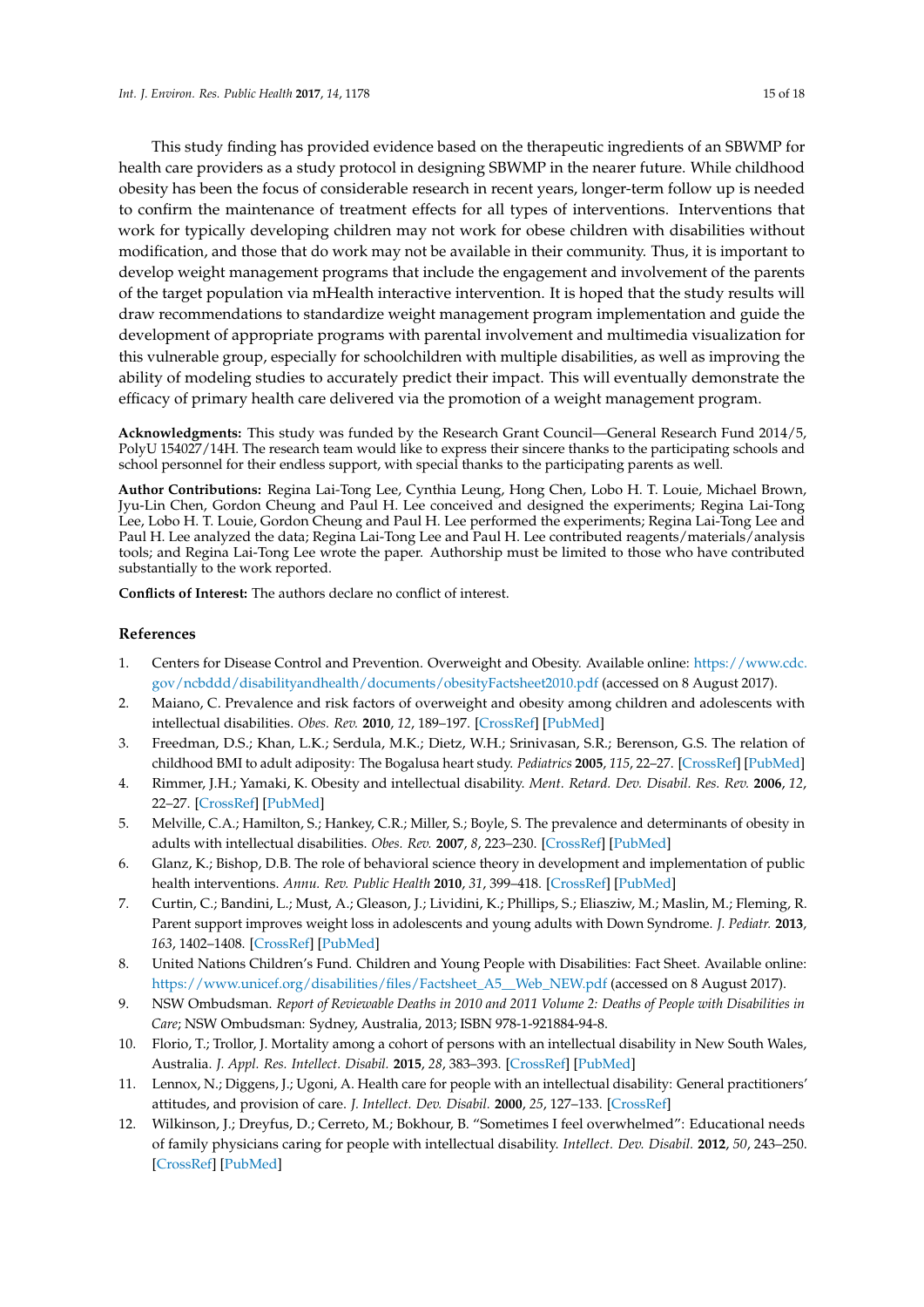- 13. Fredheim, T.; Haavet, O.R.; Danbolt, L.J.; Kjønsberg, K.; Lien, L. Intellectual disability and mental health problems: A qualitative study of general practitioners' views. *Br. Med. J. Open* **2013**, *3*, e002283. [\[CrossRef\]](http://dx.doi.org/10.1136/bmjopen-2012-002283) [\[PubMed\]](http://www.ncbi.nlm.nih.gov/pubmed/23471607)
- 14. Lennox, N.; Taylor, M.; Rey-Conde, T.; Bain, C.; Boyle, F.M.; Purdie, D.M. Ask for it: Development of a health advocacy intervention for adults with intellectual disability and their general practitioners. *Health Promot. Int.* **2004**, *19*, 167–175. [\[CrossRef\]](http://dx.doi.org/10.1093/heapro/dah204) [\[PubMed\]](http://www.ncbi.nlm.nih.gov/pubmed/15128708)
- 15. Alborz, A.; McNally, R.; Glendinning, C. Access to health care for people with learning disabilities in the UK: Mapping the issues and reviewing the evidence. *J. Health Serv. Res. Policy* **2005**, *10*, 173–182. [\[CrossRef\]](http://dx.doi.org/10.1258/1355819054338997) [\[PubMed\]](http://www.ncbi.nlm.nih.gov/pubmed/16053595)
- 16. Duke, N.N.; Borowsky, I.W.; Pettingell, S.L. Parent perceptions of neighborhood: Relationships with U.S. youth physical activity and weight status. *Matern. Child Health J.* **2010**, *16*, 149–157. [\[CrossRef\]](http://dx.doi.org/10.1007/s10995-010-0731-3) [\[PubMed\]](http://www.ncbi.nlm.nih.gov/pubmed/21153758)
- 17. Ptomey, L.T.; Sullivan, D.K.; Lee, J.; Goetz, J.R.; Gibson, C.; Donnelly, J.E. The use of technology for delivering a weight loss program for adolescents with intellectual and developmental disabilities. *J. Acad. Nutr. Diet.* **2015**, *115*, 112–118. [\[CrossRef\]](http://dx.doi.org/10.1016/j.jand.2014.08.031) [\[PubMed\]](http://www.ncbi.nlm.nih.gov/pubmed/25441960)
- 18. Lochner, K.; Kawachi, I.; Brennan, R.T.; Buka, S.L. Social capital and neighborhood mortality rates in Chicago. *Soc. Sci. Med.* **2003**, *56*, 1797–1805. [\[CrossRef\]](http://dx.doi.org/10.1016/S0277-9536(02)00177-6)
- 19. Salaun, L.; Berthouze-Aranda, S. Obesity in school children with intellectual disabilities in France. *J. Appl. Res. Intellect. Disabil.* **2011**, *24*, 333–340. [\[CrossRef\]](http://dx.doi.org/10.1111/j.1468-3148.2010.00612.x)
- 20. Rimmer, J.H.; Yamaki, K.; Lowry, B.M.; Wang, E.; Vogel, L.C. Obesity and obesity-related secondary conditions in adolescents with intellectual/developmental disabilities. *J. Intellect. Disabil. Res.* **2010**, *54*, 787–794. [\[CrossRef\]](http://dx.doi.org/10.1111/j.1365-2788.2010.01305.x) [\[PubMed\]](http://www.ncbi.nlm.nih.gov/pubmed/20630017)
- 21. Lee, R.L.; Lee, P.H. The Effect of a School-based Parent-Child Weight Management Program for Students with Mild Intellectual Disability and their Parents: A Pilot Study. In Proceedings of the Sigma Theta Tau International's 25th International Nursing Research Congress, Hong Kong, China, 24–28 July 2014.
- 22. Lee, R.L.; Leung, C.; Chen, L.; Lobo, L.; Lee, P.H. Weight loss and self-regulatory exercising and eating together with collective efficacy among students with intellectual disability 2016. In Proceedings of the 11th Biennial Conference of the Global Network of WHO Collaborating Centres for Nursing and Midwifery, Glasgow, UK, 27–29 July 2016; p. 17.
- 23. McGillivray, J.; McVilly, K.; Skouteris, S.; Boganin, C. Parental factors associated with obesity in children with disability: A systematic review. *Obes. Rev.* **2013**, *14*, 541–554. [\[CrossRef\]](http://dx.doi.org/10.1111/obr.12031) [\[PubMed\]](http://www.ncbi.nlm.nih.gov/pubmed/23527696)
- 24. Wallén, E.F.; Müllersdort, M.; Christensson, K.; Marcus, C. A school-based intervention associated with improvements in cardiometabolic risk profiles in young people with intellectual disabilities. *J. Intellect. Disabil.* **2012**, *17*, 38–50. [\[CrossRef\]](http://dx.doi.org/10.1177/1744629512472116) [\[PubMed\]](http://www.ncbi.nlm.nih.gov/pubmed/23322342)
- 25. Weiss, J.A.; Tint, A.; Paquette-Smith, M.; Lunsky, Y. Perceived self-efficacy in parents of adolescents and adults with autism spectrum disorder. *Autism* **2016**, *20*, 425–434. [\[CrossRef\]](http://dx.doi.org/10.1177/1362361315586292) [\[PubMed\]](http://www.ncbi.nlm.nih.gov/pubmed/26019305)
- 26. Hamilton, S.; Hankey, C.R.; Miller, S.; Boyle, S.; Melville, C.A. A review of weight loss interventions for adults with intellectual disabilities. *Obes. Rev.* **2007**, *8*, 339–345. [\[CrossRef\]](http://dx.doi.org/10.1111/j.1467-789X.2006.00307.x) [\[PubMed\]](http://www.ncbi.nlm.nih.gov/pubmed/17578383)
- 27. Must, A.; Curtin, C.; Hubbard, K.; Sikich, L.; Bedford, J.; Bandini, L. Obesity prevention for children with developmental disability. *Curr. Obes. Rep.* **2014**, *3*, 156–170. [\[CrossRef\]](http://dx.doi.org/10.1007/s13679-014-0098-7) [\[PubMed\]](http://www.ncbi.nlm.nih.gov/pubmed/25530916)
- 28. Lee, R.L.; Loke, A.Y. A quasi-experimental intervention to improve self-efficacy for eating and exercise weight management: Short-term effects. *J. Nutr. Disord. Ther.* **2013**, *3*, 1–7.
- 29. Gardner, D.M. Parents' Influence on Child Social Self-Efficacy and Social Cognition. Master's Thesis, Marquette University, Milwaukee, WI, USA, 2011. Available online: [http://epublications.marquette.edu/](http://epublications.marquette.edu/cgi/viewcontent.cgi?article=1115&context=theses_open) [cgi/viewcontent.cgi?article=1115&context=theses\\_open](http://epublications.marquette.edu/cgi/viewcontent.cgi?article=1115&context=theses_open) (accessed on 8 August 2017).
- 30. Bandura, A. Social Learning through Imitation. In *Nebraska Symposium on Motivation*; Marshall, R.J., Ed.; University of Nebraska Press: Lincoln, NE, USA, 1962.
- 31. Wrotniak, B.H.; Epstein, L.H.; Paluch, R.A.; Roemmich, J.N. Parent weight change as a predictor of child weight change in family-based behavioral obesity treatment. *Arch. Pediatr. Adolesc. Med.* **2004**, *158*, 342–347. [\[CrossRef\]](http://dx.doi.org/10.1001/archpedi.158.4.342) [\[PubMed\]](http://www.ncbi.nlm.nih.gov/pubmed/15066873)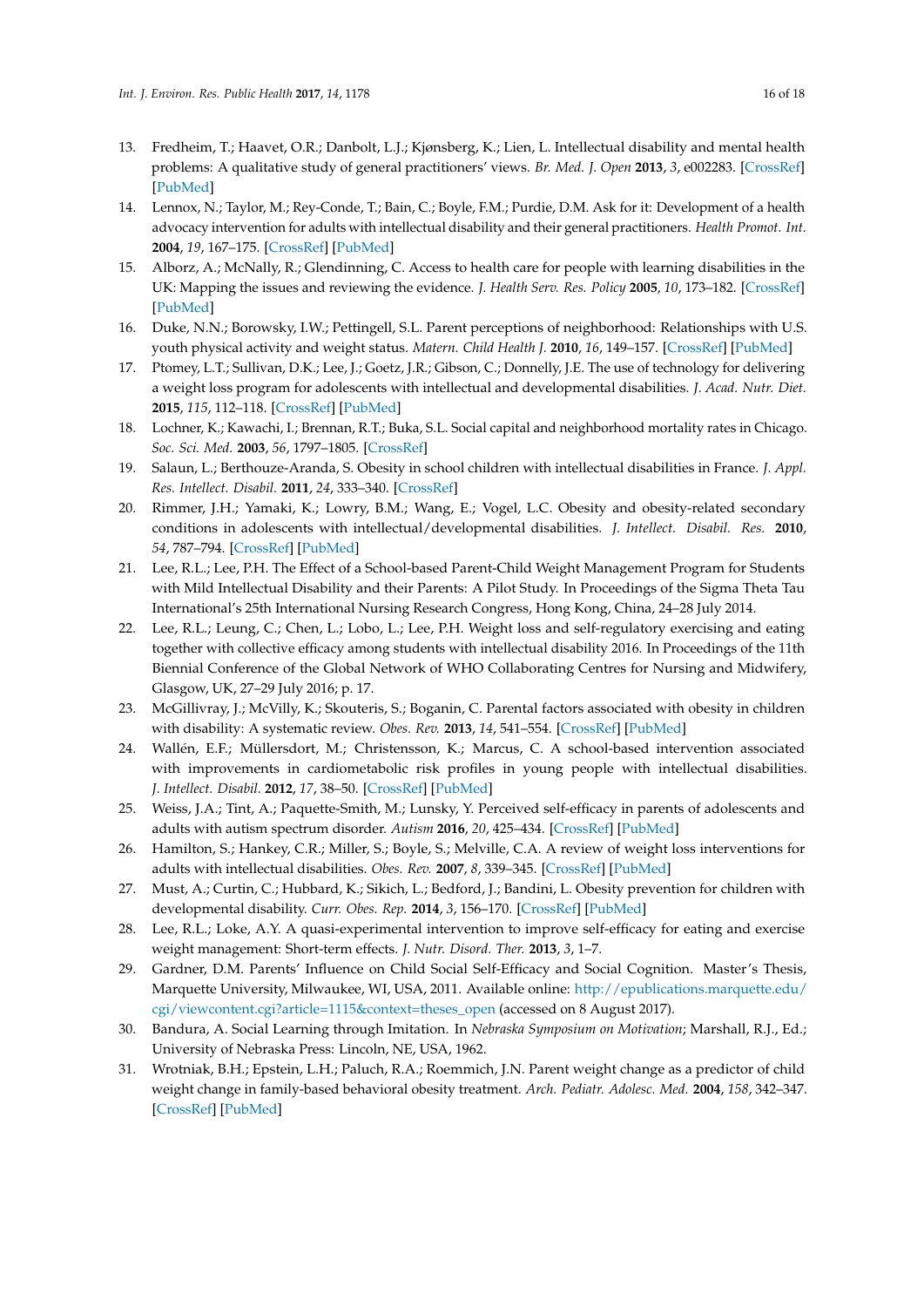- 32. American Heart Association and American Stroke Association. Annual Report 2015–2016: Life is Why. Available online: [https://www.google.ch/url?sa=t&rct=j&q=&esrc=s&source=web&cd=1&ved=](https://www.google.ch/url?sa=t&rct=j&q=&esrc=s&source=web&cd=1&ved=0ahUKEwj2guuzt9jWAhVhFMAKHXG9DxUQFggmMAA&url=https%3A%2F%2Fwww.heart.org%2Fidc%2Fgroups%2Fheart-public%2F%40wcm%2F%40cmc%2Fdocuments%2Fdownloadable%2Fucm_490853.pdf&usg=AOvVaw2w5MrPAiv_8sa8d6BPFxWc) [0ahUKEwj2guuzt9jWAhVhFMAKHXG9DxUQFggmMAA&url=https%3A%2F%2Fwww.heart.org%](https://www.google.ch/url?sa=t&rct=j&q=&esrc=s&source=web&cd=1&ved=0ahUKEwj2guuzt9jWAhVhFMAKHXG9DxUQFggmMAA&url=https%3A%2F%2Fwww.heart.org%2Fidc%2Fgroups%2Fheart-public%2F%40wcm%2F%40cmc%2Fdocuments%2Fdownloadable%2Fucm_490853.pdf&usg=AOvVaw2w5MrPAiv_8sa8d6BPFxWc) [2Fidc%2Fgroups%2Fheart-public%2F%40wcm%2F%40cmc%2Fdocuments%2Fdownloadable%2Fucm\\_](https://www.google.ch/url?sa=t&rct=j&q=&esrc=s&source=web&cd=1&ved=0ahUKEwj2guuzt9jWAhVhFMAKHXG9DxUQFggmMAA&url=https%3A%2F%2Fwww.heart.org%2Fidc%2Fgroups%2Fheart-public%2F%40wcm%2F%40cmc%2Fdocuments%2Fdownloadable%2Fucm_490853.pdf&usg=AOvVaw2w5MrPAiv_8sa8d6BPFxWc) [490853.pdf&usg=AOvVaw2w5MrPAiv\\_8sa8d6BPFxWc](https://www.google.ch/url?sa=t&rct=j&q=&esrc=s&source=web&cd=1&ved=0ahUKEwj2guuzt9jWAhVhFMAKHXG9DxUQFggmMAA&url=https%3A%2F%2Fwww.heart.org%2Fidc%2Fgroups%2Fheart-public%2F%40wcm%2F%40cmc%2Fdocuments%2Fdownloadable%2Fucm_490853.pdf&usg=AOvVaw2w5MrPAiv_8sa8d6BPFxWc) (accessed on 5 October 2017).
- 33. Hong Chi Association, About Intellectual Disabilities. Available online: [http://www.hongchi.org.hk/en\\_](http://www.hongchi.org.hk/en_understand.asp#) [understand.asp#](http://www.hongchi.org.hk/en_understand.asp#) (accessed on 14 August 2017).
- 34. Song, P.; Li, X.; Gasevic, D.; Flores, A.B.; Yu, Z. BMI, Waist circumference reference values for Chinese school-aged children and adolescents. *Int. J. Environ. Res. Public Health* **2016**, *13*, 589. [\[CrossRef\]](http://dx.doi.org/10.3390/ijerph13060589) [\[PubMed\]](http://www.ncbi.nlm.nih.gov/pubmed/27314368)
- 35. Varni, J.W.; Burwinkle, T.M.; Seid, M. The PedsQL TM 4.0 as a school population health measure: Feasibility, reliability, and validity. *Qual. Life Res.* **2006**, *15*, 203–215. [\[CrossRef\]](http://dx.doi.org/10.1007/s11136-005-1388-z) [\[PubMed\]](http://www.ncbi.nlm.nih.gov/pubmed/16468077)
- 36. Li, J.; Yuan, L.; Wu, Y.; Luan, Y.; Hao, Y. The Chinese version of the pediatric quality of life inventory<sup>TM</sup> (PedsQLTM) healthcare satisfaction generic module (version 3.0): Psychometric evaluation. *Health Qual. Life Outcomes* **2013**, *11*, 113. [\[CrossRef\]](http://dx.doi.org/10.1186/1477-7525-11-113) [\[PubMed\]](http://www.ncbi.nlm.nih.gov/pubmed/23826663)
- 37. Rosenberg, N. *Society and the Adolescent Self-Image*; Princeton University Press: Princeton, NJ, USA, 1965.
- 38. Singh, T.K.; Saxena, S. Emotional intelligence and self esteem se alcohol and cannabis dependents. *Int. J. Indian Psychol.* **2014**, *1*, 87–96.
- 39. Chen, G.; Gully, S.M.; Eden, D. General self-efficacy and self-esteem: Toward theoretical and empirical distinction between correlated self-evaluation. *J. Organ. Behav.* **2001**, *25*, 375–395. [\[CrossRef\]](http://dx.doi.org/10.1002/job.251)
- 40. Cooper, P.J.; Taylor, M.J.; Cooper, Z.; Fairburn, C.G. The development and validation of the body shape questionnaire. *Int. J. Eat. Disord.* **1987**, *6*, 485–494. [\[CrossRef\]](http://dx.doi.org/10.1002/1098-108X(198707)6:4<485::AID-EAT2260060405>3.0.CO;2-O)
- 41. Cooper, P.J.; Taylor, M.J. Body image disturbance in bulimia nervosa. *Br. J. Psychiatry* **1988**, *153*, 32–36.
- 42. Banfield, S.S.; McCabe, P. An evaluation of the construct of body image. *Adolescence* **2002**, *37*, 373–393. [\[PubMed\]](http://www.ncbi.nlm.nih.gov/pubmed/12144166)
- 43. Stunkard, A.J.; Sorensen, T.; Schulsinger, F. Use of the Danish adoption register for the study of obesity and thinness. In *Genetics of Neurological and Psychiatric Disorders*; Kety, S.S., Rowland, L.P., Sidman, R.I., Matthysse, S.W., Eds.; Raven Press: New York, NY, USA, 1983; pp. 115–120. ISBN 0890046263.
- 44. Lo, W.S.; Ho, S.Y.; Mak, K.K.; Lam, T.H. The use of Stunkard's Figure Rating Scale to identify underweight and overweight in Chinese adolescents. *PLoS ONE* **2012**, *7*, e50017. [\[CrossRef\]](http://dx.doi.org/10.1371/journal.pone.0050017) [\[PubMed\]](http://www.ncbi.nlm.nih.gov/pubmed/23189177)
- 45. Wheeler, V.A.; Ladd, G.W. Assessment of children's self-efficacy for social interaction with peers. *Dev. Psychol.* **1982**, *18*, 795. [\[CrossRef\]](http://dx.doi.org/10.1037/0012-1649.18.6.795)
- 46. Bandura, A. *Self-Efficacy: The Exercise of Control*; W.H. Freeman and Company: New York, NY, USA, 1977; ISBN 0716728508.
- 47. IBM Corporation (2013). IBM Software Group: Armonk, NY, USA.
- 48. Hong Kong Education Bureau. Special Education. 2016. Available online: [http://www.edb.gov.hk/en/](http://www.edb.gov.hk/en/about-edb/publications-stat/figures/special.html) [about-edb/publications-stat/figures/special.html](http://www.edb.gov.hk/en/about-edb/publications-stat/figures/special.html) (accessed on 8 August 2017).
- 49. Grewal, T.S.K. Awareness of Physical Activity Levels and Sedentary Behaviors: An Assessment of Awareness of Physical Activity Levels and Sedentary Behavior among Parents and Children. Master's Thesis, Western University, London, UK, 2013.
- 50. Lee, R.L.; Lee, P.H.; Sze, D.M.; Chien, W.T. Anthropometric profile of Hong Kong children and adolescents: The wellness population of youth study. *J. Am. Soc. Hypertens.* **2017**, *11*, 196–203. [\[CrossRef\]](http://dx.doi.org/10.1016/j.jash.2017.01.007) [\[PubMed\]](http://www.ncbi.nlm.nih.gov/pubmed/28242179)
- 51. Pinto, J. Classroom. How to Teach Hand Washing to Students with Autism? Available online: [http:](http://www.ehow.com/how_4877180_teach-handwashing-students-autism.html) [//www.ehow.com/how\\_4877180\\_teach-handwashing-students-autism.html](http://www.ehow.com/how_4877180_teach-handwashing-students-autism.html) (accessed on 10 February 2017).
- 52. Charlop-Christy, M.H.; Daneshvar, S. Using video modeling to teach perspective taking to children with autism. *J. Posit. Behav. Interv.* **2003**, *5*, 12–21. [\[CrossRef\]](http://dx.doi.org/10.1177/10983007030050010101)
- 53. Charlop-Christy, M.H.; Loc, L.; Freeman, K.A. A comparison of video modeling with in vivo modeling for teaching children with autism. *J. Autism Dev. Disord.* **2000**, *30*, 537–552. [\[CrossRef\]](http://dx.doi.org/10.1023/A:1005635326276) [\[PubMed\]](http://www.ncbi.nlm.nih.gov/pubmed/11261466)
- 54. Delano, M. Video modeling interventions for individuals with autism. *Remedial Spec. Educ.* **2007**, *28*, 33–42. [\[CrossRef\]](http://dx.doi.org/10.1177/07419325070280010401)
- 55. Gunby, K.V.; Carr, J.E.; LeBlanc, L.A. Teaching abduction-prevention skills to children with autism. *J. Appl. Behav. Anal.* **2010**, *43*, 107–112. [\[CrossRef\]](http://dx.doi.org/10.1901/jaba.2010.43-107) [\[PubMed\]](http://www.ncbi.nlm.nih.gov/pubmed/20808500)